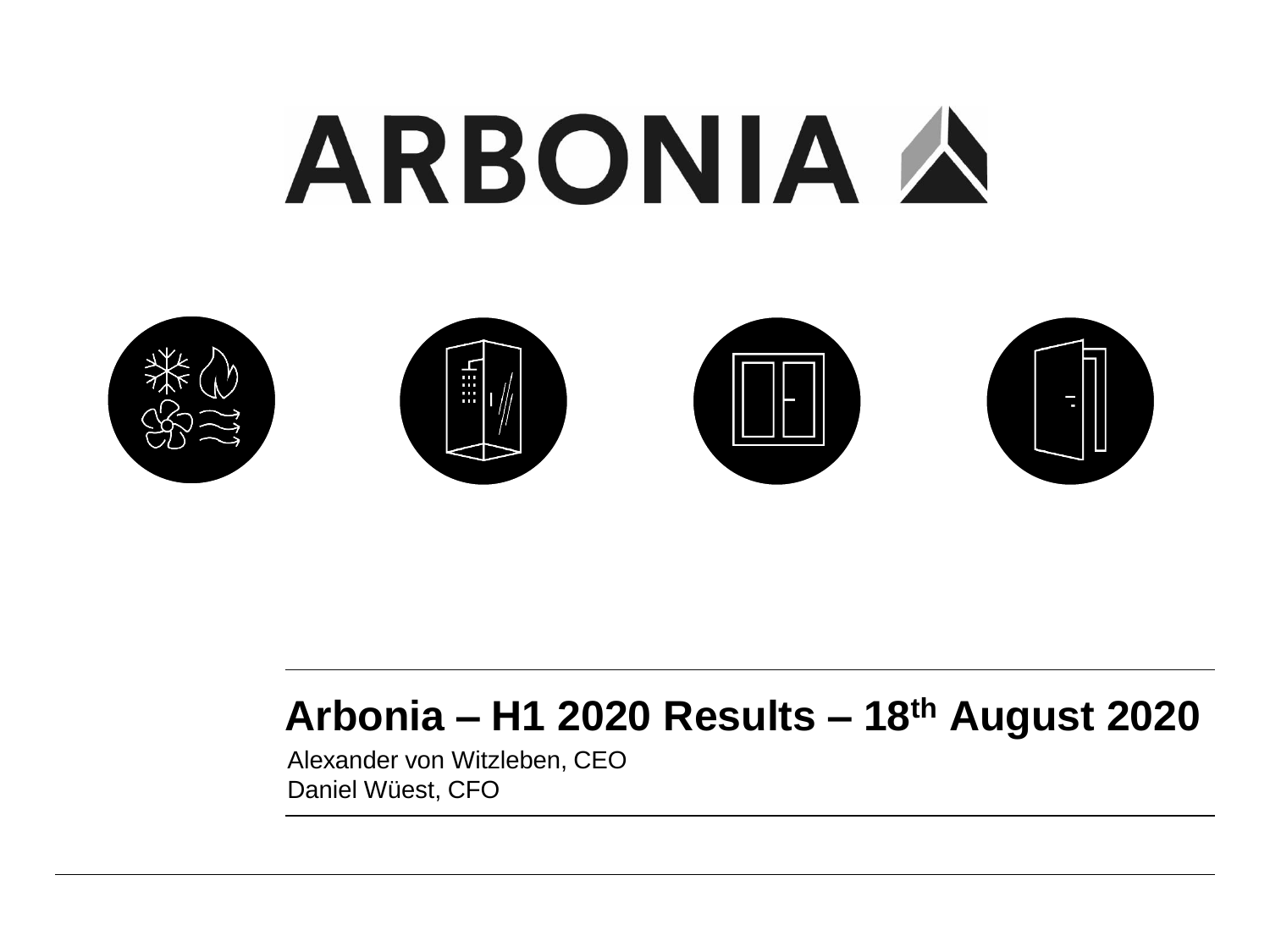#### **Agenda**

## **1. Key metrics and Arbonia's position 1. Key metrics and Arbonia's position**

- **2. Group results H1 2020**
- **3. Key drivers post COVID-19 – the new "normal"**
- **4. Guidance & Outlook**

#### **Questions**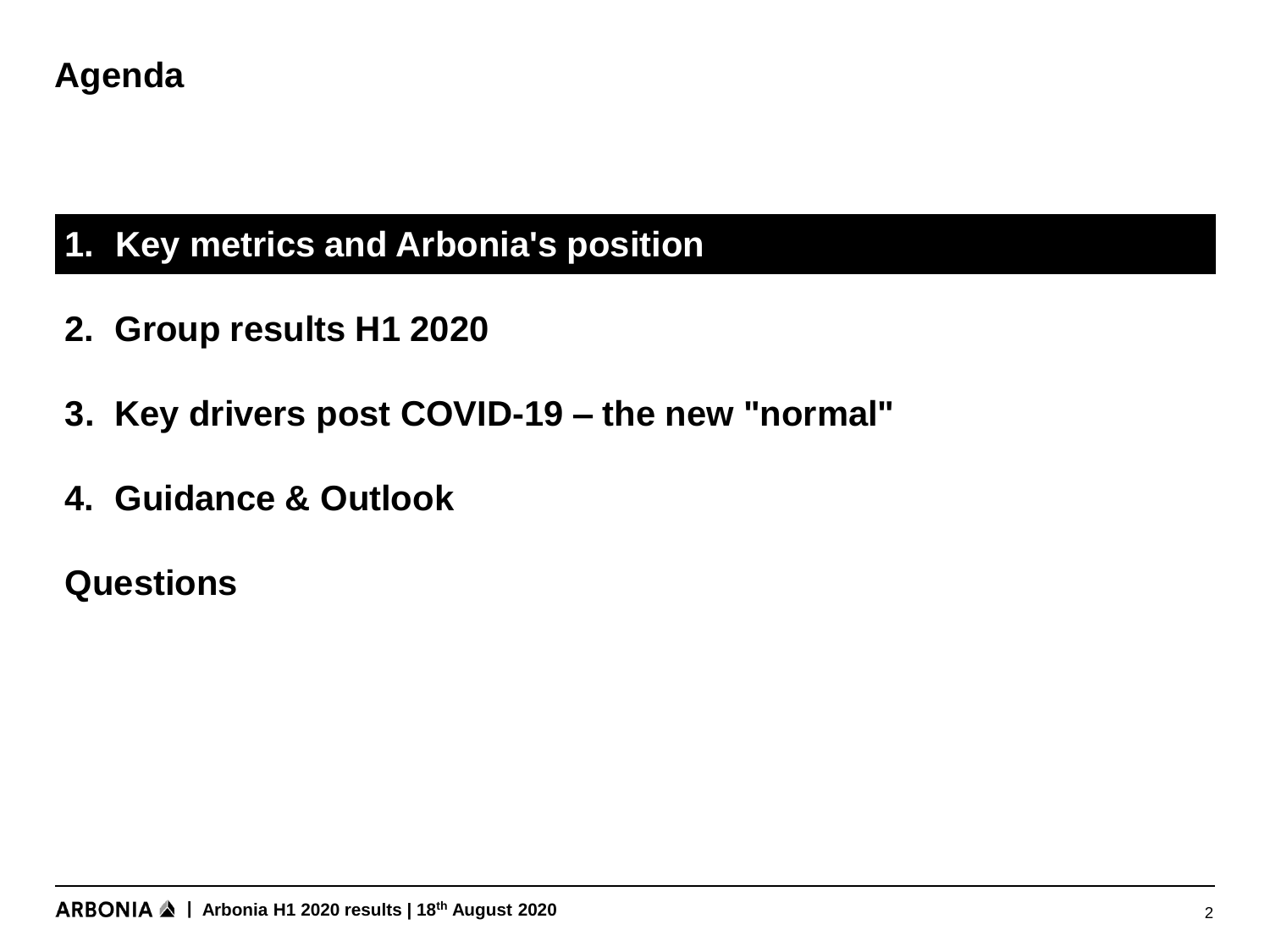### **Overview H1 2020 Key metrics** (CHF M)



Revenues decline mainly due to lockdown of certain markets and FX – FX adjusted growth only -1.7%

Adjusted EBITDA and respective margin increase amid COVID-19 due to flexible cost base and measures

Reduction of net debt due to better free cash flow generation

Reduction/postponement of capex to cope with uncertain market environment

Substantial increase due to better operational performance and lower NWC

#### **Despite lower revenues increased profitability due to optimised and flexible production footprint**

1 Organic revenue growth adjusted for FX effects -1.7%

2 EBITDA figures without one-time effects – EBITDA with one-time effects H1 2019 CHF 48.3 M and H1 2020 CHF 54.4 M 3 Including IFRS 16. Net debt excluding IFRS 16 H1 2019 CHF 171 M and H1 2020 CHF 148 M

H<sub>1</sub> 2019 H<sub>1</sub> 2020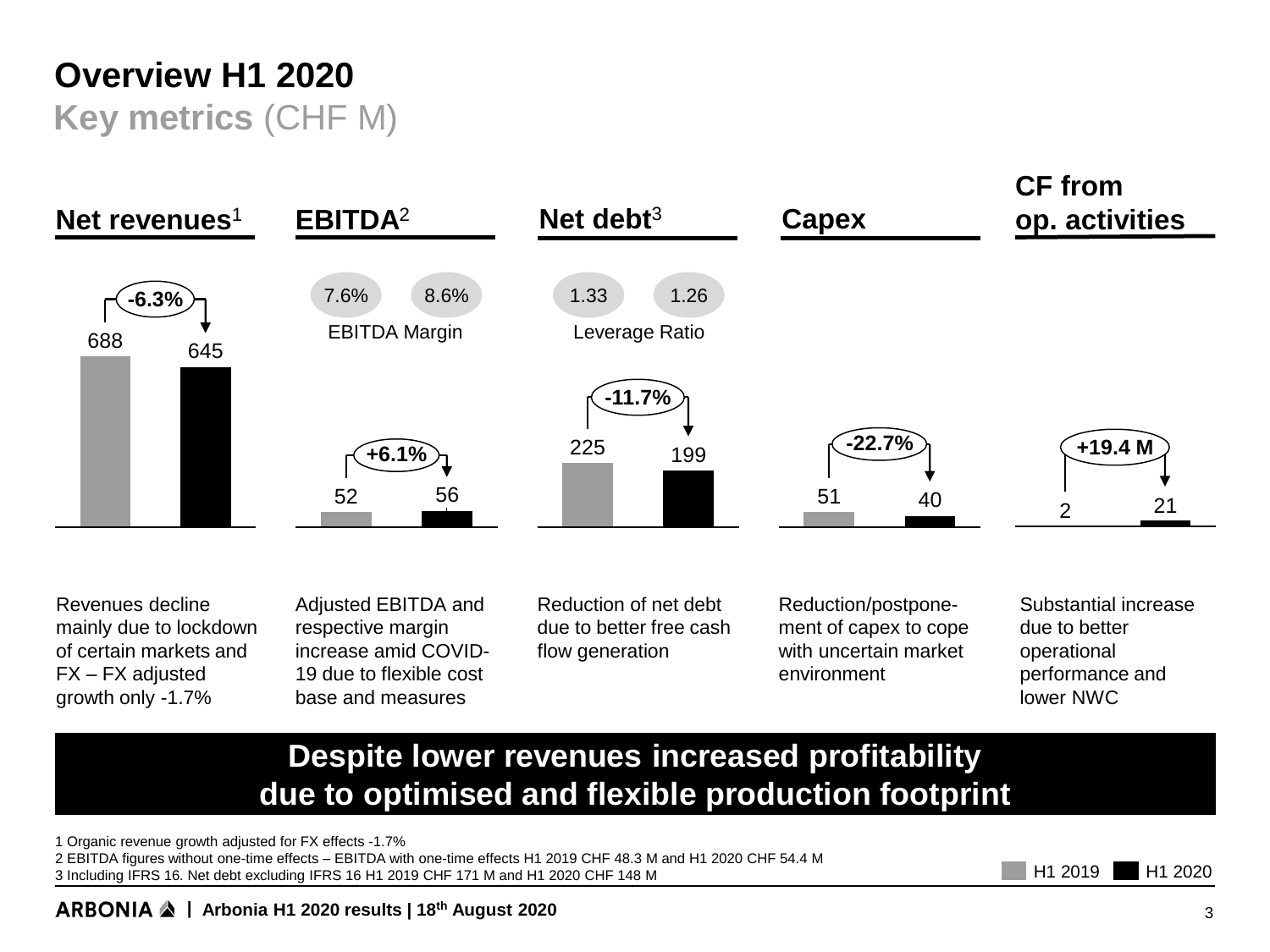## **Arbonia's resilience to the COVID-19 crisis and its position for the new "normal"**



#### **High vertical integration (insourcing)**



**Capex in CHF M and in % of revenues**



#### **Cash flow from operating activities in CHF M**

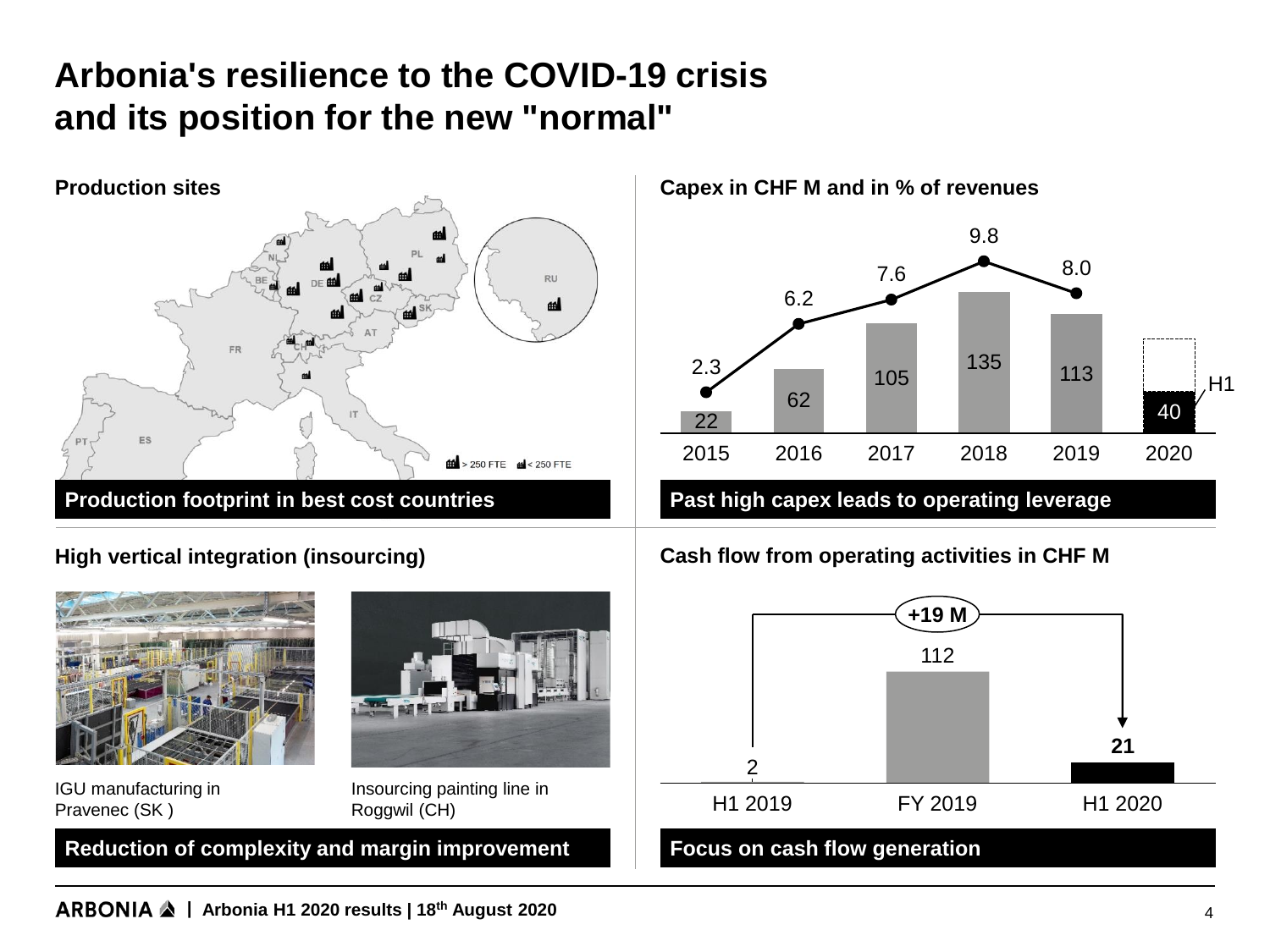#### **Arbonia's markets in a COVID-19 context**

**Key markets moderately impacted 2020 – positive outlook for 2021**



#### **| Arbonia H1 2020 results | 18th August 2020** 5

**Construction forecast 2021**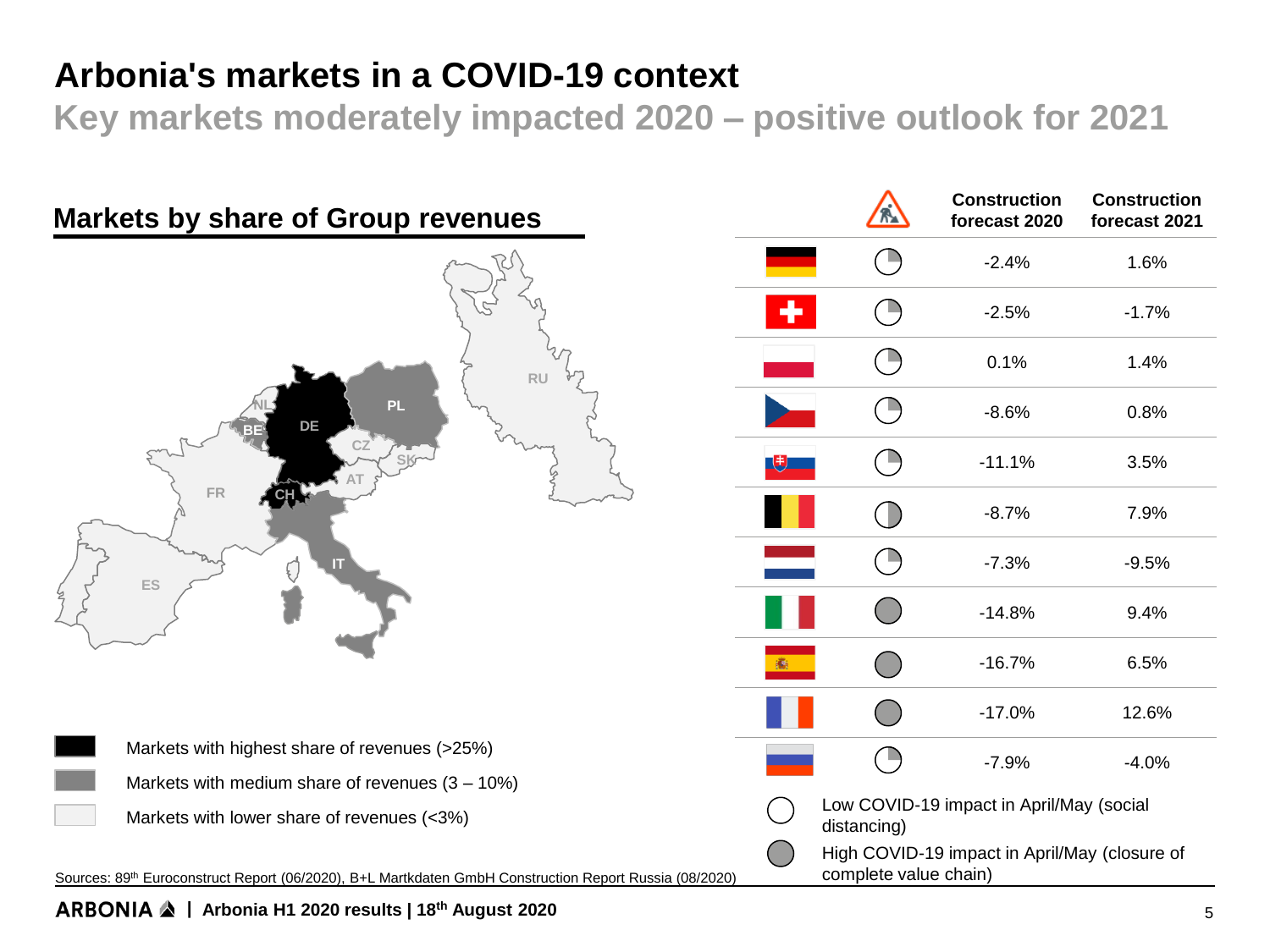#### **Net revenues Arbonia Group − H1 2019 vs. H1 2020**

**Strong performance in DE and CH – negative impact in Southern Europe**



#### 1 H1 2020 FX adjusted Eastern Europe: PL, CZ, SK and RU | Southern Europe: IT, ES and PT

#### **H1 2019 vs. H1 2020**<sup>1</sup>

#### **General**

• FX adjusted growth only slightly down (-1.7%) compared to last year. Positive contribution of core markets Germany and Switzerland contributing c. 68% of revenues

#### **Markets**

- Germany and Switzerland strong due to limited COVID-19 impact (majority of construction sites and distribution channels were open)
- Eastern Europe markets slightly negative due to restricted export activity
- Southern Europe due to lockdown of economy heavily impacted
- RoW (MEA, Asia) also substantially impacted

#### **Divisions**

- HVAC with strongest negative impact due to high exposure to Southern Europe, Benelux and RoW
- Limited COVID-19 impact on other divisions due to focus on Germany and Switzerland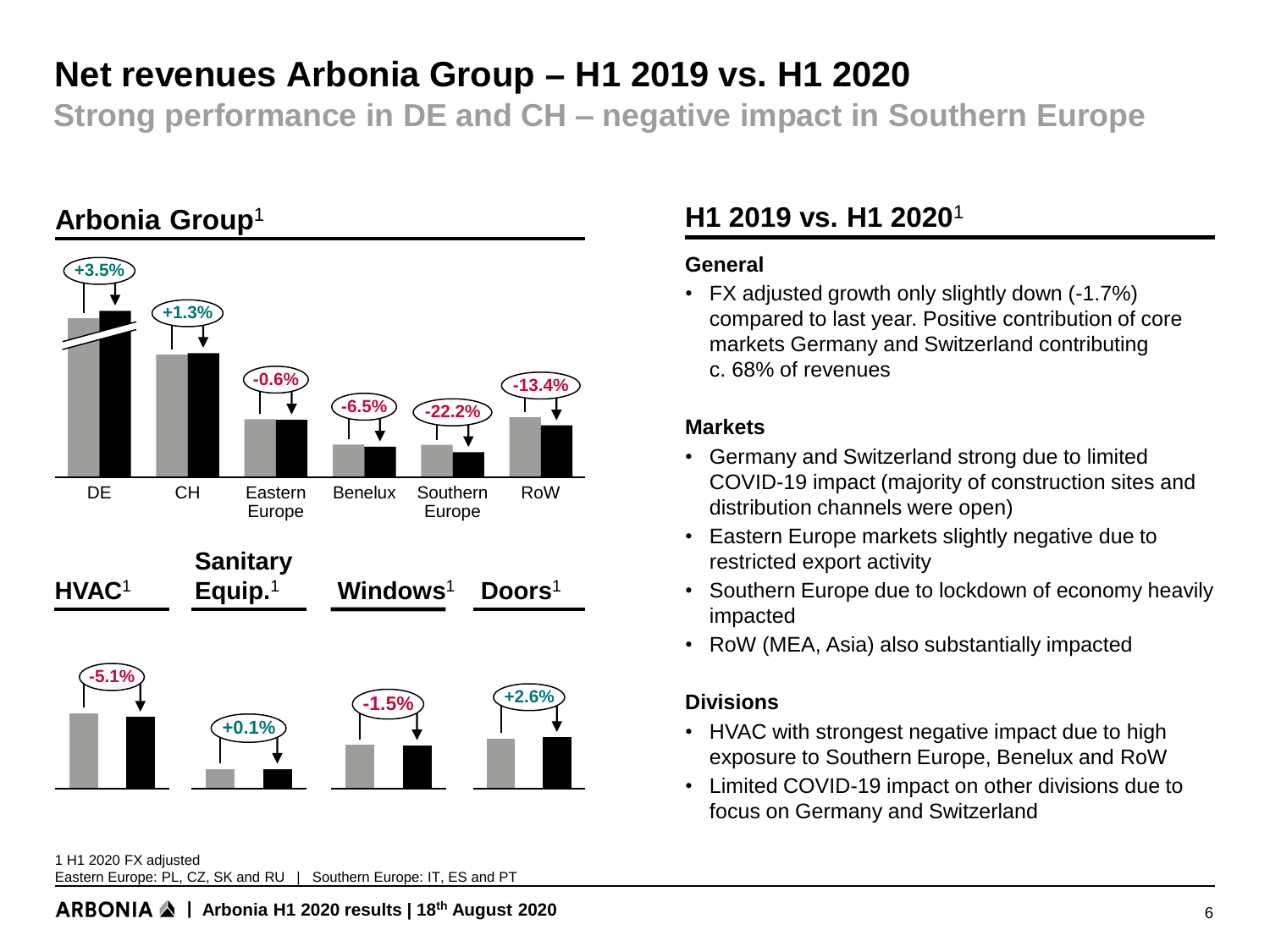## **A closer look at COVID-19 lockdown Arbonia Group**

#### **Comparison to previous year**

#### **Revenues development 2019 vs. 2020 in %**



#### **EBITDA development 2019 vs. 2020 in %**



#### **Taken measures**

#### **General**

- Smart working / home office
- Reduction of overtime
- Reduction of temporary staff
- Selective use of state subsidies
- Review and postponement of investments

#### **Production**

- Comprehensive safety and hygiene concepts
- Reduction of production capacities (fewer shifts)
- Replenishment of raw materials
- Onboarding of alternative suppliers (due to closures)
- Insourcing components/activities previously outsourced to third parties

#### **Financial**

- High liquidity (cash) buffer of CHF 65 M
- Committed credit line of CHF 350 M whereof only CHF 60 M used as of  $30<sup>th</sup>$  June 2020
- Postponement of dividend

**Investments in new equipment, technologies and automation in combination with vertical integration allowed for operational flexibility and tight cost management**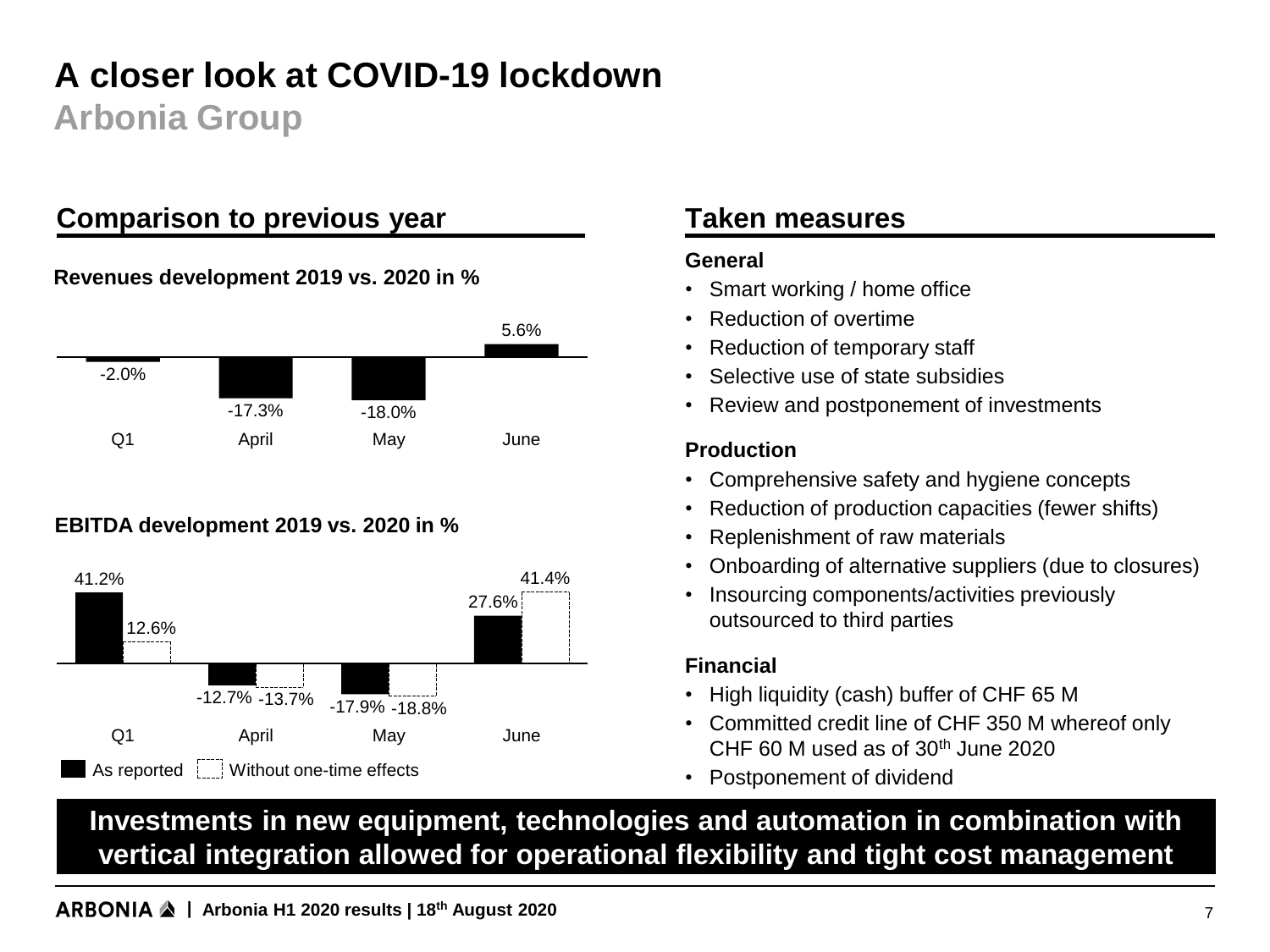#### **Agenda**

**1. Key metrics and Arbonia's position**

## **2. Group results H1 2020 2. Group results H1 2020**

- **3. Key drivers post COVID-19 – the new "normal"**
- **4. Guidance & Outlook**

## **Questions**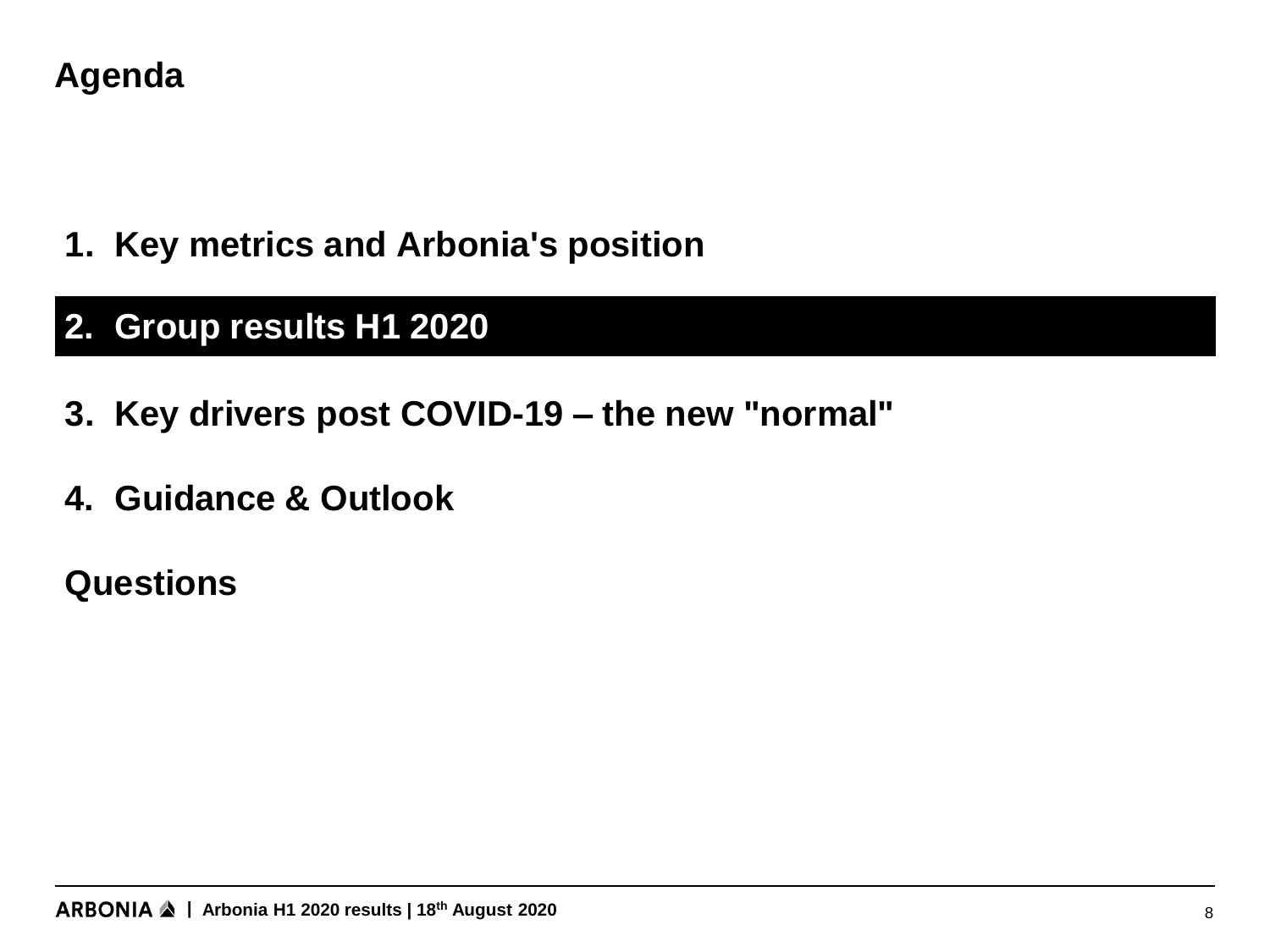#### **Income Statement**

**Without one-time effects**

| In CHF M                       | H1 2020                                     | in $%$  | H1 2019  | in $%$  | <b>Cost base</b>                                                         |  |
|--------------------------------|---------------------------------------------|---------|----------|---------|--------------------------------------------------------------------------|--|
| <b>Net revenues</b>            | 644.9                                       | 100.0   | 688.4    | 100.0   | Reduced cost base in<br>absolute and relative<br>terms due to cost       |  |
| Cost of material and goods     | $-289.2$                                    | $-44.8$ | $-322.9$ | $-46.9$ |                                                                          |  |
| Personnel expenses             | $-230.0$                                    | $-35.7$ | $-238.5$ | $-34.7$ | measures, FX,<br>insourcing and more                                     |  |
| Other operating expenses       | $-89.5$                                     | $-13.9$ | $-98.8$  | $-14.4$ | favourable product-                                                      |  |
| <b>EBITDA</b>                  | $55.5$ <sup>O</sup>                         | 8.6     | 52.3     | 7.6     | /price/country-mix                                                       |  |
| Depreciation and amortisation  | $-33.0$                                     | $-5.1$  | $-31.4$  | $-4.6$  | <b>EBITDA</b><br>$\mathbf \mathbf I$                                     |  |
| <b>EBITA</b>                   | 22.5                                        | 3.5     | 21.0     | 3.0     | EBITDA up 6%<br>$\bullet$                                                |  |
| <b>PPA</b> amortisation        | $-8.1$                                      | $-1.3$  | $-9.5$   | $-1.4$  | <b>EBIT</b><br>$\blacksquare$                                            |  |
| <b>EBIT</b>                    | $14.4^\circ$                                | 2.2     | 11.5     | 1.7     | EBIT up 25%<br>$\bullet$                                                 |  |
| Net financial result           | $-7.3$ <sup><math>\circledcirc</math></sup> | $-1.1$  | $-0.6$   | $-0.1$  | (W<br><b>Net financial result</b>                                        |  |
| Group result before income tax | 7.1                                         | 1.1     | 10.9     | 1.6     | Negative impact of                                                       |  |
| Income tax expenses            | $-1.5$                                      | $-0.2$  | $-3.9$   | $-0.6$  | c. CHF 3 M due to                                                        |  |
| <b>Group result</b>            | 5.5                                         | 0.9     | 7.0      | 1.0     | appreciation of Swiss<br>Franc (mainly on IC<br>loans; reverse effect to |  |

Blue figures are adjusted for one-time effects

2019)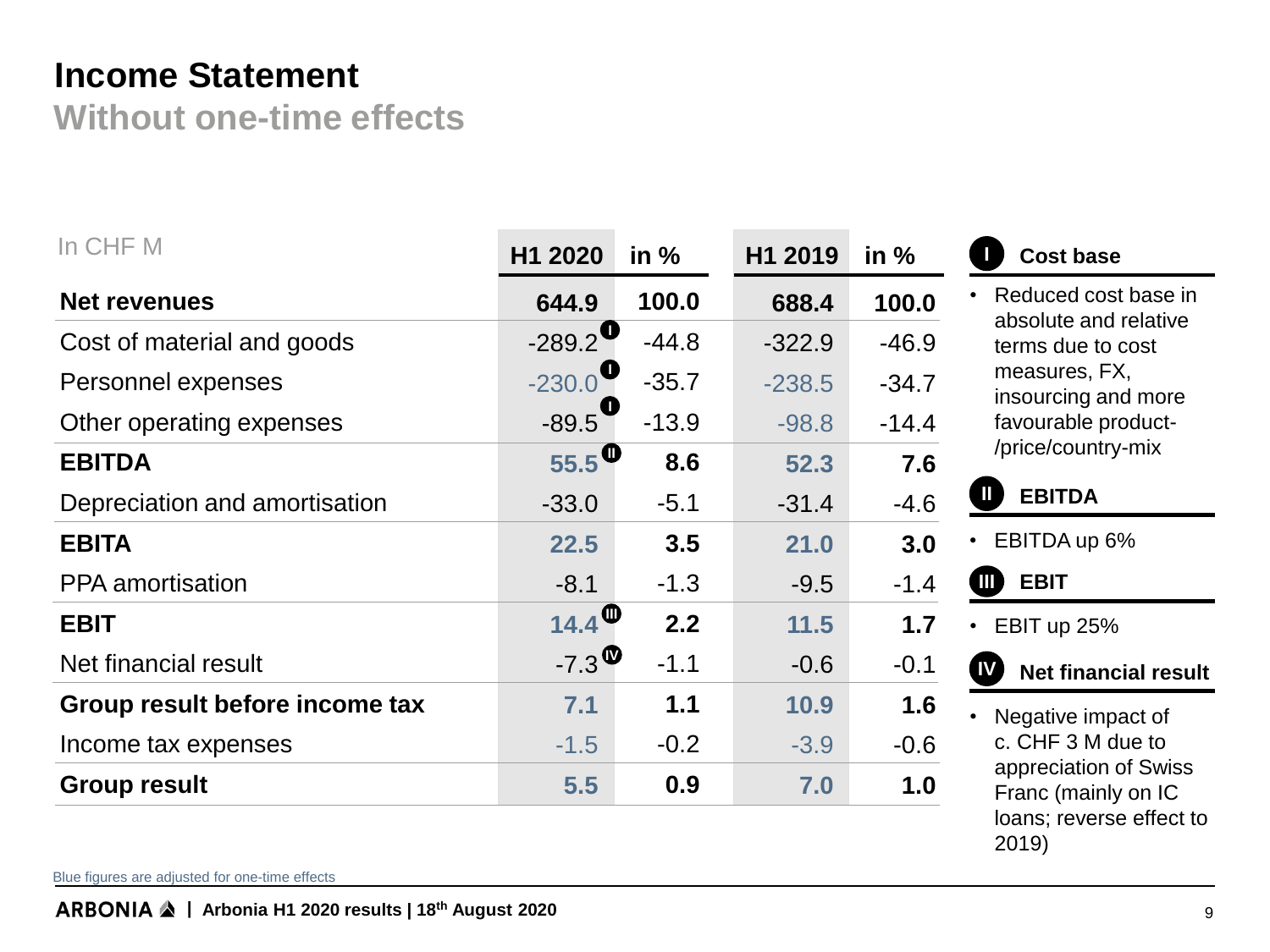#### **Income Statement**

**With one-time effects (as reported)**

| In CHF M                       | H1 2020                      | in $%$  | H1 2019            | in $%$  |
|--------------------------------|------------------------------|---------|--------------------|---------|
| <b>Net revenues</b>            | 644.9                        | 100.0   | 688.4              | 100.0   |
| Cost of material and goods     | $-289.2$                     | $-44.8$ | $-322.9$           | $-46.9$ |
| Personnel expenses             | $-231.1$ <sup>O</sup>        | $-35.8$ | $-243.3$           | $-35.3$ |
| Other operating expenses       | $-89.5$                      | $-13.9$ | $-99.3$            | $-14.4$ |
| <b>EBITDA</b>                  | $54.4$ <sup>O</sup>          | 8.4     | 48.3 $\mathbf{0}$  | 7.0     |
| Depreciation and amortisation  | $-33.0$                      | $-5.1$  | $-31.4$            | $-4.6$  |
| <b>EBITA</b>                   | 21.4                         | 3.3     | 17.0               | 2.5     |
| <b>PPA</b> amortisation        | $-8.1$                       | $-1.3$  | $-9.5$             | $-1.4$  |
| <b>EBIT</b>                    | 13.3 $\overline{\mathbf{w}}$ | 2.1     | 7.5                | 1.1     |
| Net financial result           | $-7.3$                       | $-1.1$  | $-0.6$             | $-0.1$  |
| Group result before income tax | 6.0                          | 0.9     | 6.9                | 1.0     |
| Income tax expenses            | $-1.4$                       | $-0.2$  | $-3.5$             | $-0.5$  |
| <b>Group result</b>            | $4.6^\circ$                  | 0.7     | $3.5^{\circ\circ}$ | 0.5     |



• Including c. CHF 1.1 M provision for leadership changes in the Group Management

#### **II EBITDA**

- CHF 1.1 M net one-time effects in 06 2020 compared to CHF 4.0 M net one-time effects in H1 2019 (mainly Vasco and EgoKiefer restructuring)
- EBITDA up by 13%



• EBIT up by 77%

#### **Group result**

• Net profit up by 33%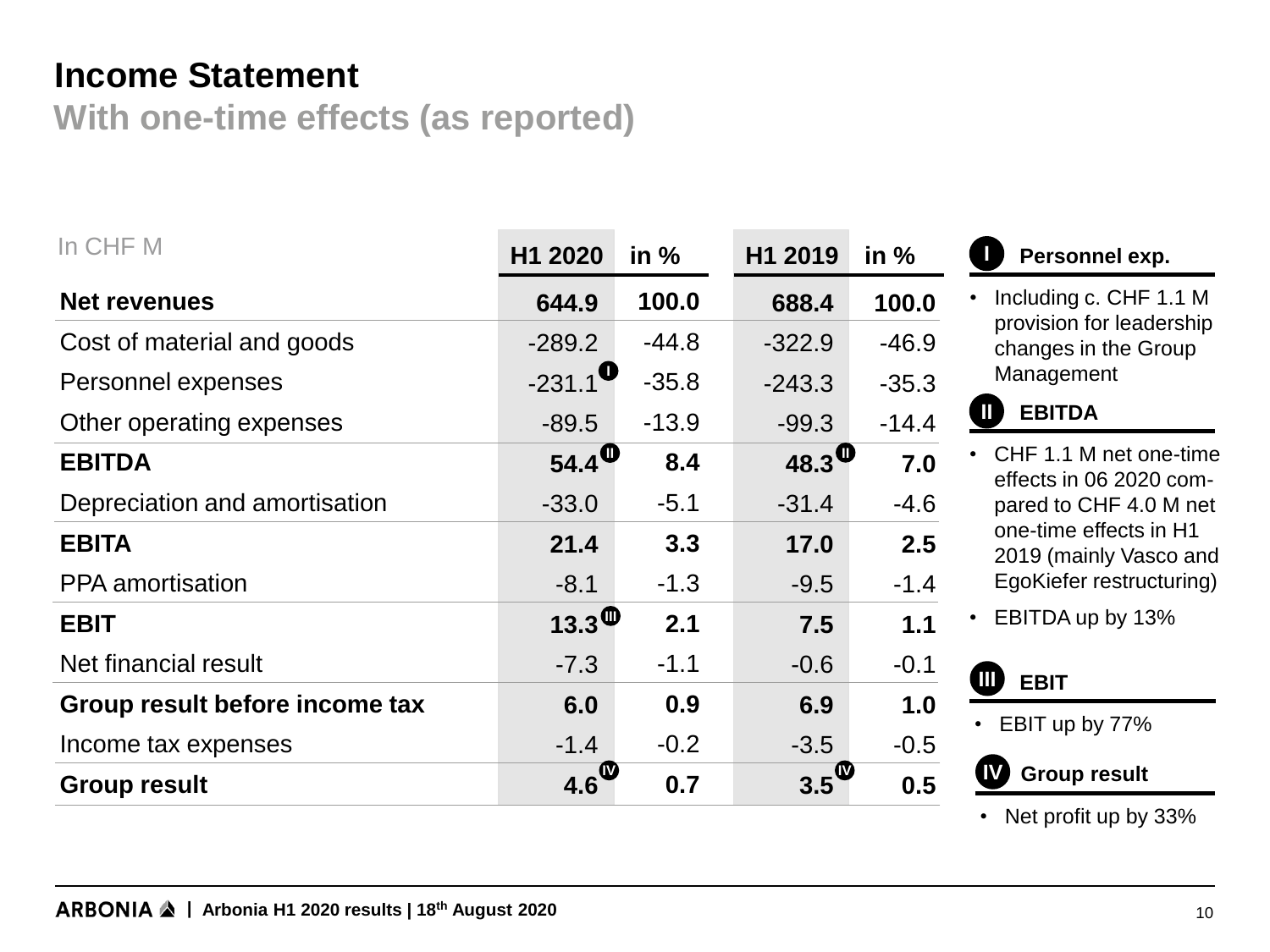#### **Overview H1 2020**

**Performance by division** (CHF M<sup>1</sup> ) **– reflects focus on costs**



**| Arbonia H1 2020 results | 18th August 2020** 11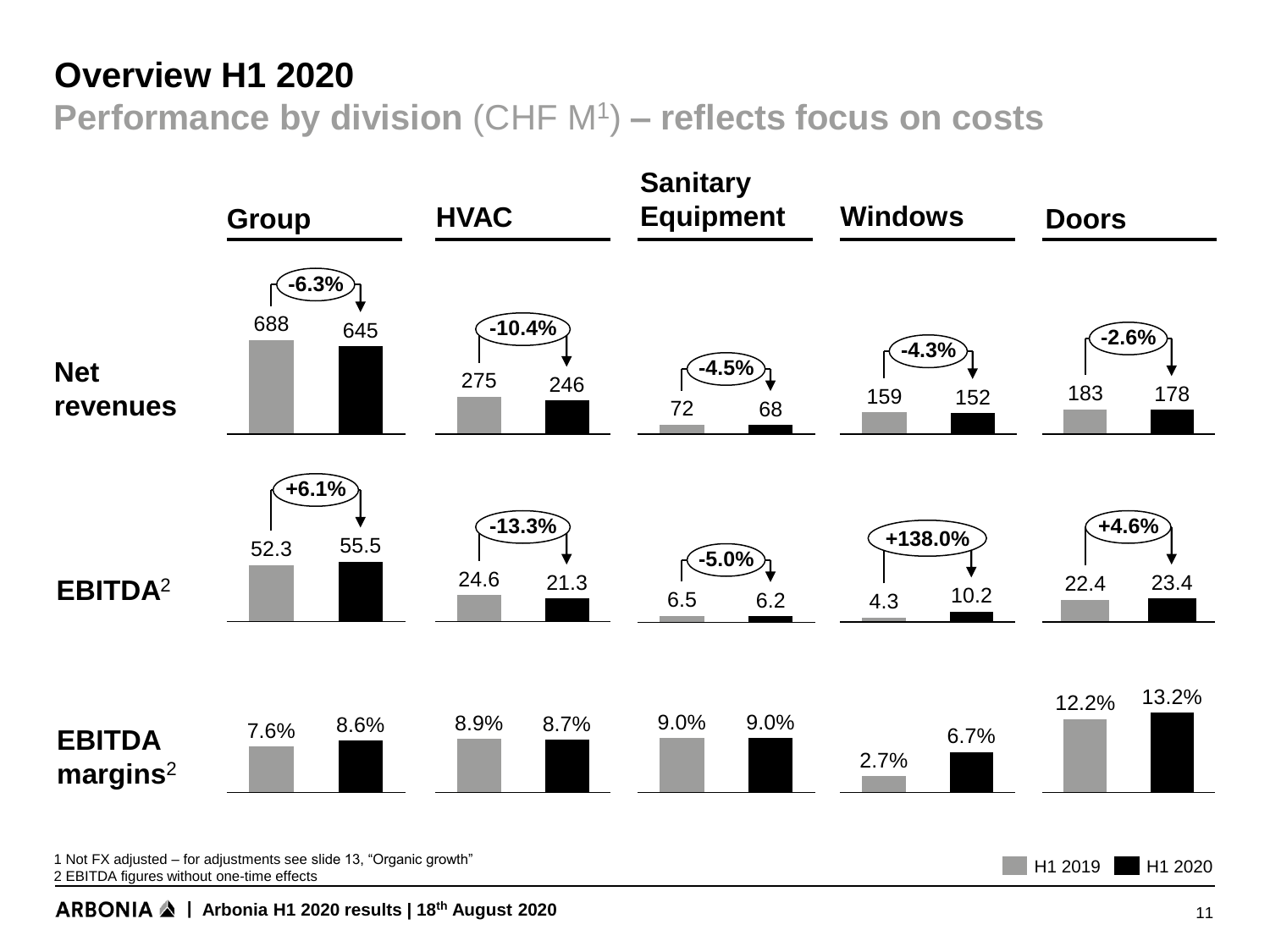#### **Net revenues by division and region**

**Increase in share of Windows and Doors Divisions as well as Germany and Switzerland as regions**

#### **Net revenues by division**



The figures in brackets show the values of the previous year 1 PL, CZ, SK and RU 2 IT, ES and PT

#### **Net revenues by region**

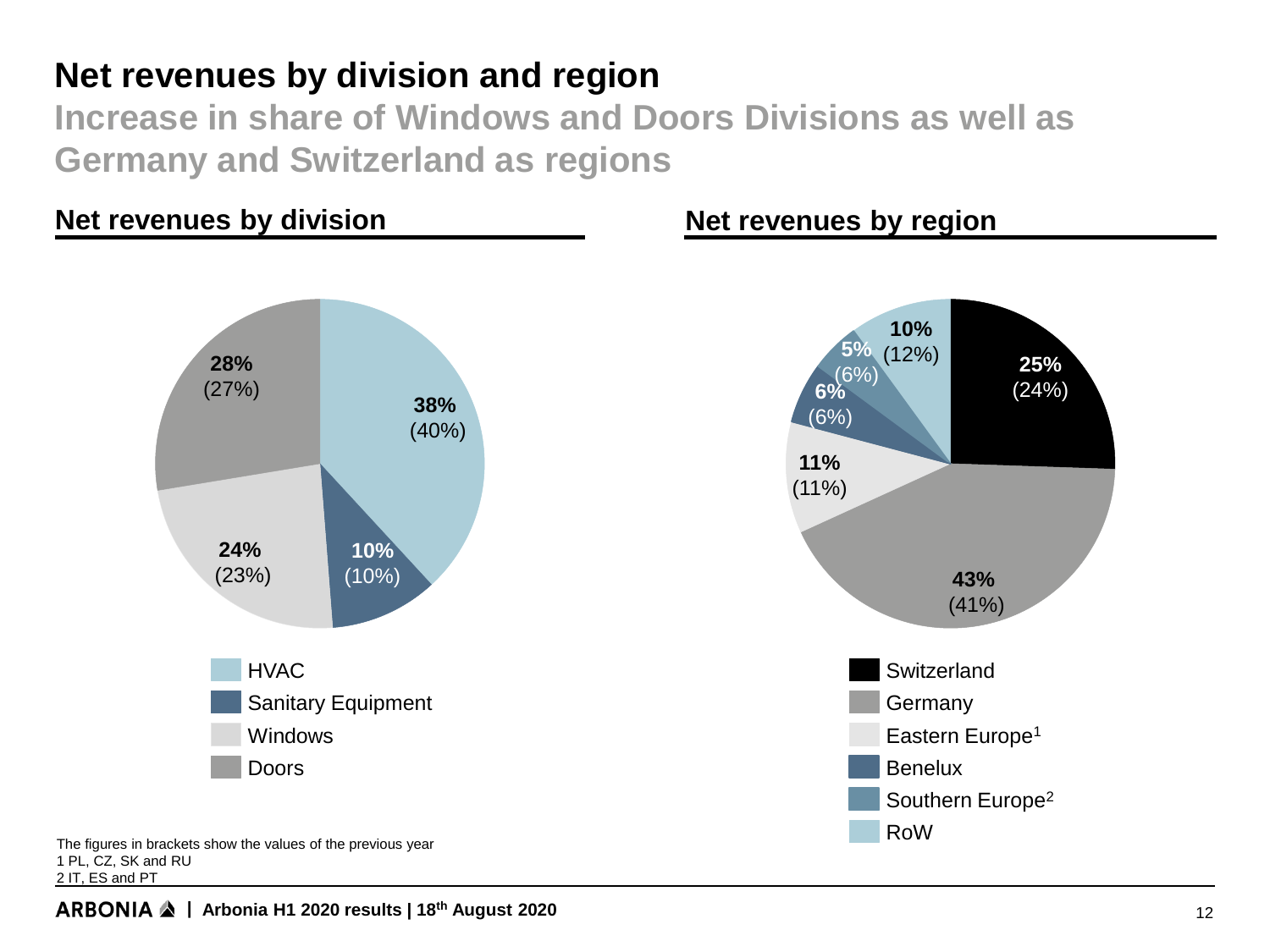## **Organic growth**

**Top-line negatively impacted by COVID-19 and FX translation effects – FX adjusted growth at -1.7% mainly supported by positive price effects across all divisions**

| Net revenues as reported<br>in CHF M | H1 2020 | H1 2019 | Δ<br><b>H1 Total</b> | <b>FX</b><br>effects | <b>Organic</b><br>$g$ rowth <sup>1</sup> |
|--------------------------------------|---------|---------|----------------------|----------------------|------------------------------------------|
| <b>Arbonia</b>                       | 644.9   | 688.4   | $-6.3%$              | $-4.6%$              | $-1.7%$                                  |
| <b>HVAC</b>                          | 246.1   | 274.6   | $-10.4%$             | $-5.3%$              | $-5.1%$                                  |
| <b>Sanitary Equipment</b>            | 68.5    | 71.7    | $-4.5%$              | $-4.6%$              | $+0.1%$                                  |
| <b>Windows</b>                       | 152.4   | 159.3   | $-4.3%$              | $-2.8%$              | $-1.5%$                                  |
| <b>Doors</b>                         | 178.0   | 182.8   | $-2.6%$              | $-5.2%$              | $+2.6%$                                  |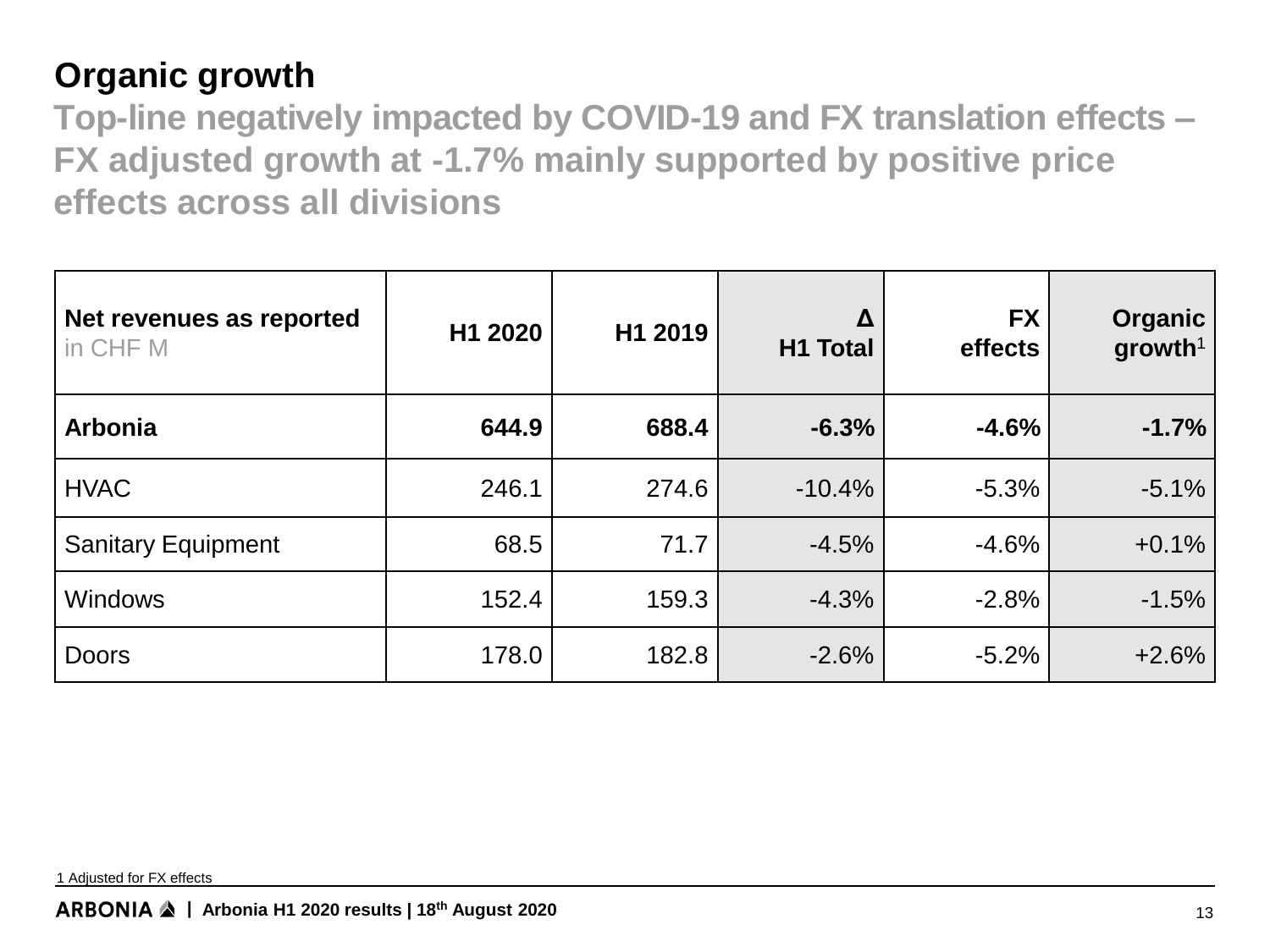#### **Balance sheet In CHF M**





- Slightly lower absolute asset base mainly due to FX translation effect and amortisation of PPA
- High liquidity (cash) of CHF 65 M



#### **II Liabilities and shareholders' equity**

- Slightly lower liability base due to FX translation effect
- Ongoing strong equity base of CHF 840 M or 55% of balance sheet

**| Arbonia H1 2020 results | 18th August 2020** 14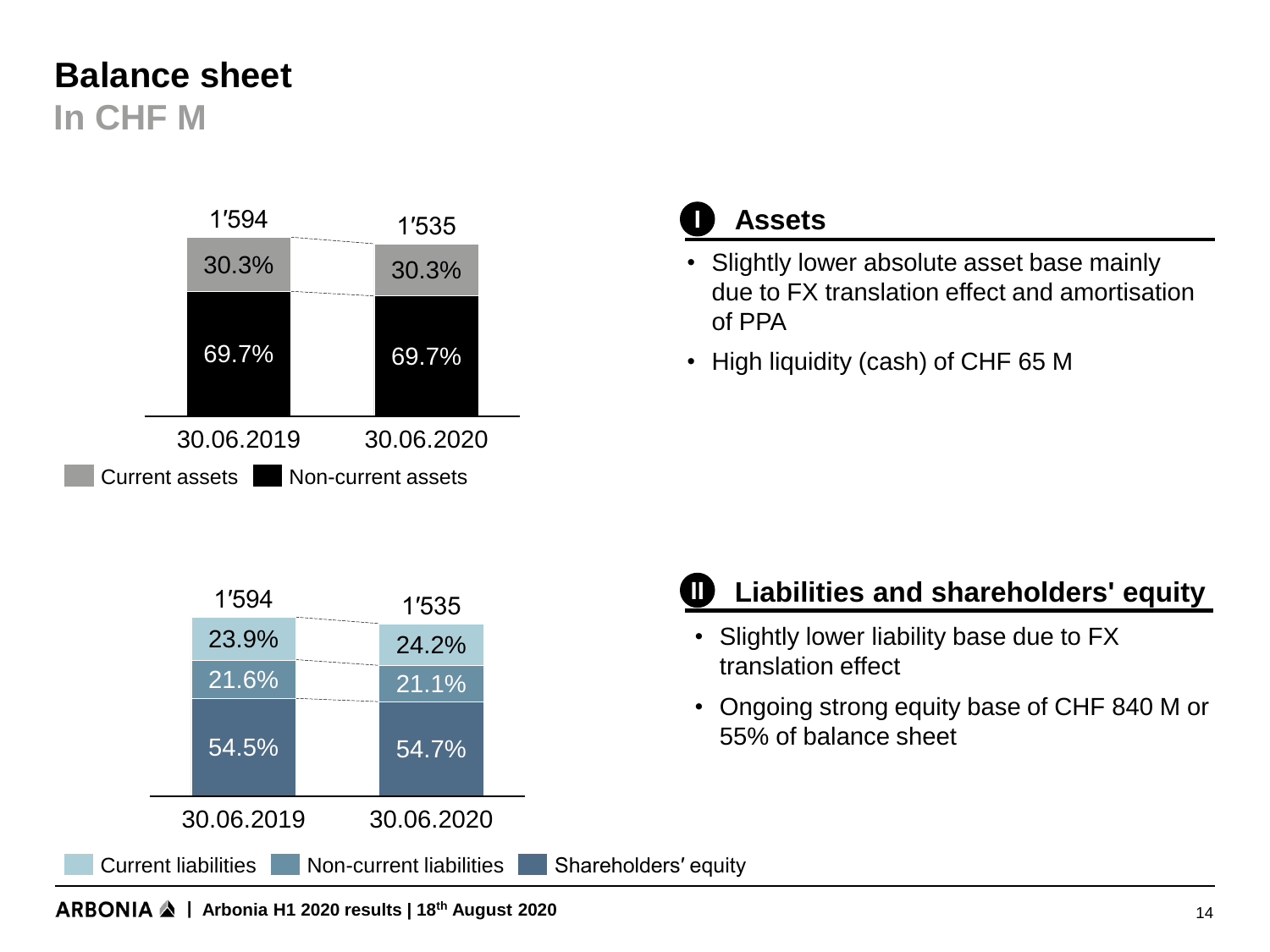## **Net debt as of June 2020 In CHF M**



#### **I Net debt**

- Decrease of net debt by CHF 23 M to CHF 148 M compared to H1 2019
- Usual seasonal increase of net debt by CHF 20 M compared to year end 2019
- Refinancing of existing CHF 350 M credit facility still planned for 2020

#### **II Leverage ratio**

• Leverage ratio remained at comfortable low level and increased slightly compared to FY 2019 due to seasonality of the business (excl. IFRS 16 – "frozen" GAAP)

#### **III Real estate and land**

• Surplus real estate and land reserves with estimated CHF 30 M value not included in net debt calculation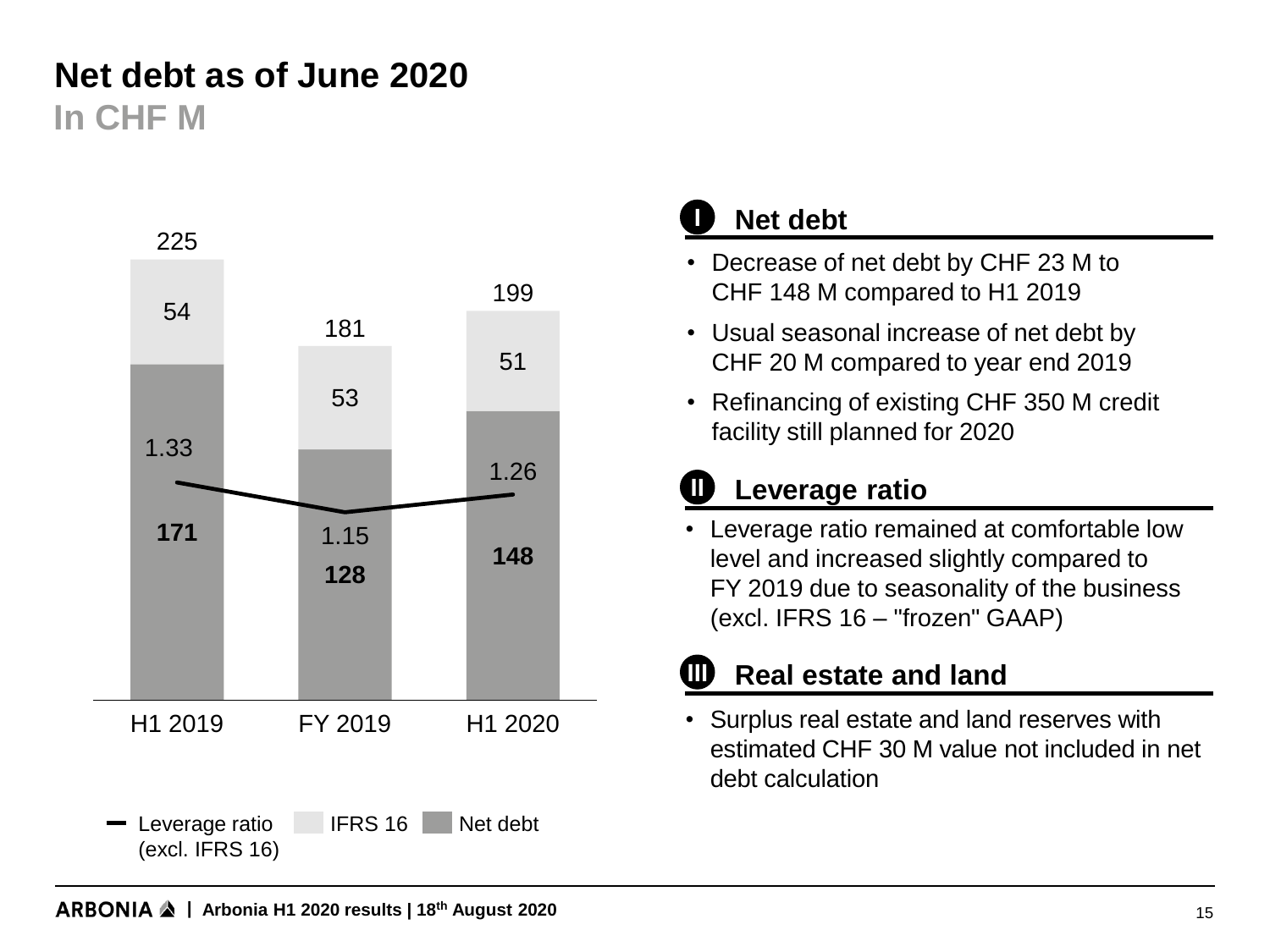### **Cash flow statement In CHF M**



#### **I Cash flow from operating activities**



**II Free cash flow**<sup>1</sup>



- Increase of cash flow from operating activities reflects better operational performance and …
- …is additionally supported by reduction of NWC

• Improved free cash flow year on year due to better operational performance and reduced capex compared to 2019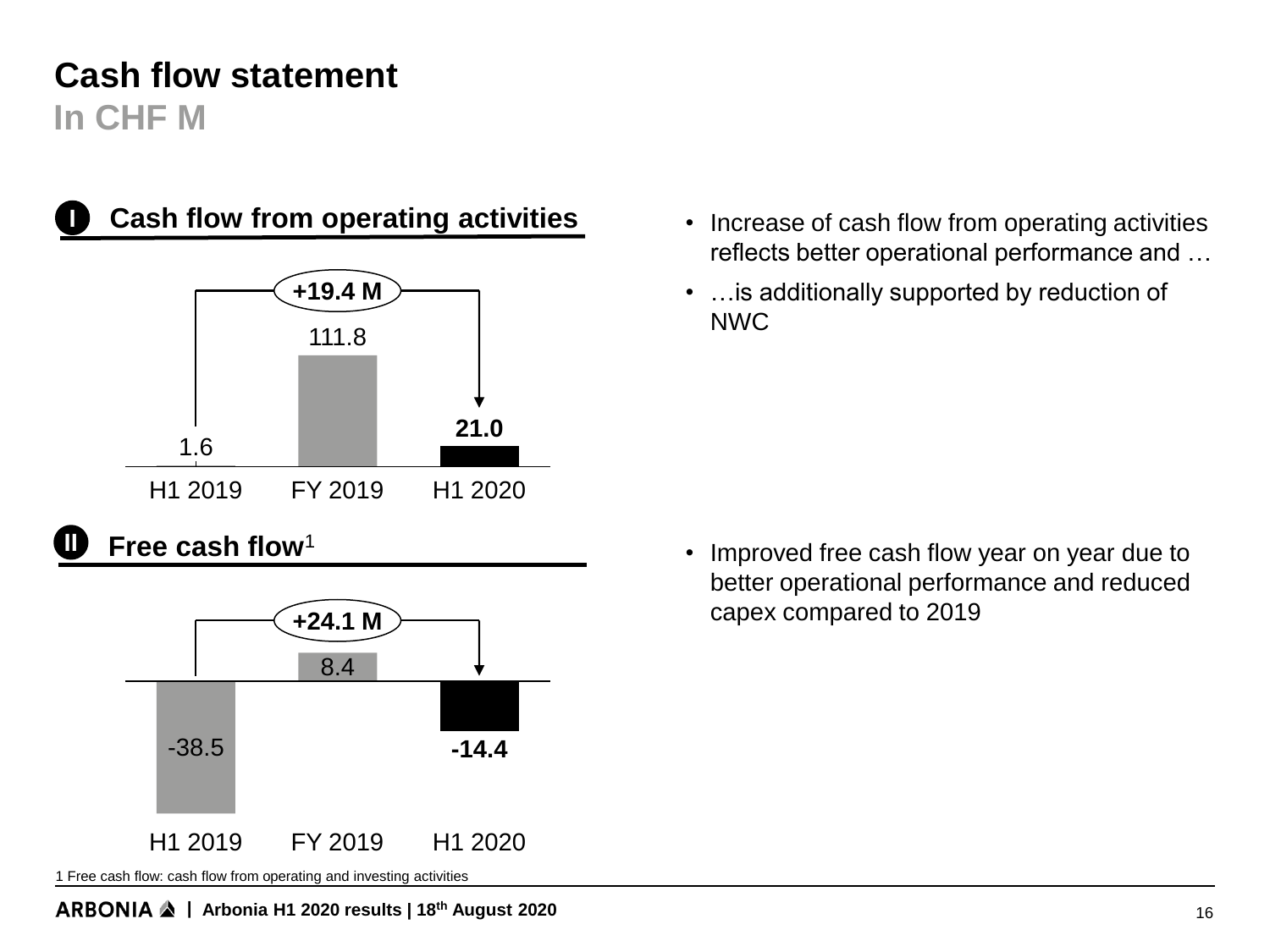#### **Agenda**

- **1. Key metrics and Arbonia's position**
- **2. Group results H1 2020**

## **3. Key drivers post COVID-19 – the new "normal" 3. Key drivers post COVID-19 – the new "normal"**

**4. Guidance & Outlook**

## **Questions**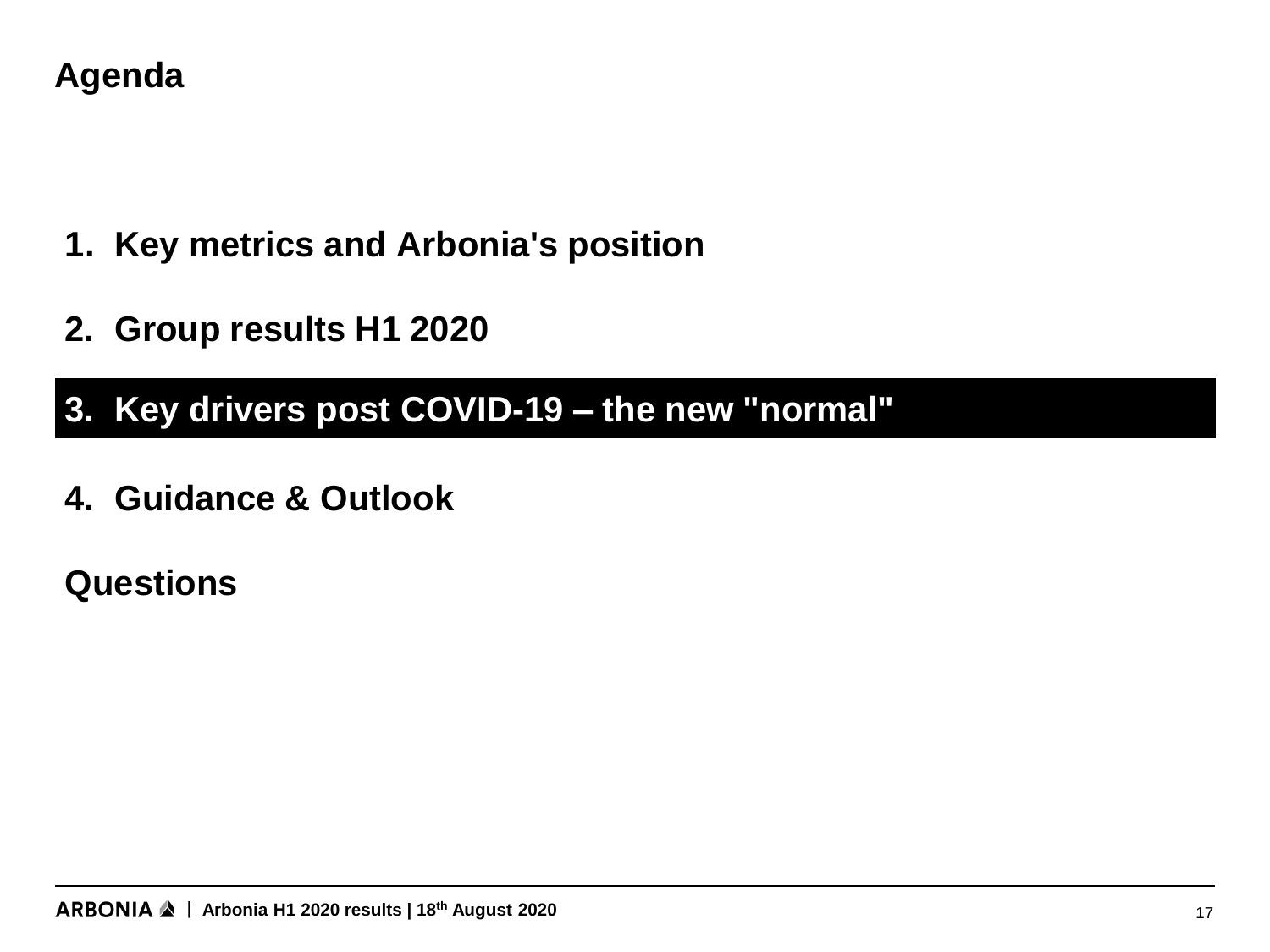## **Market environment and key drivers after COVID-19…**

**… still intact**

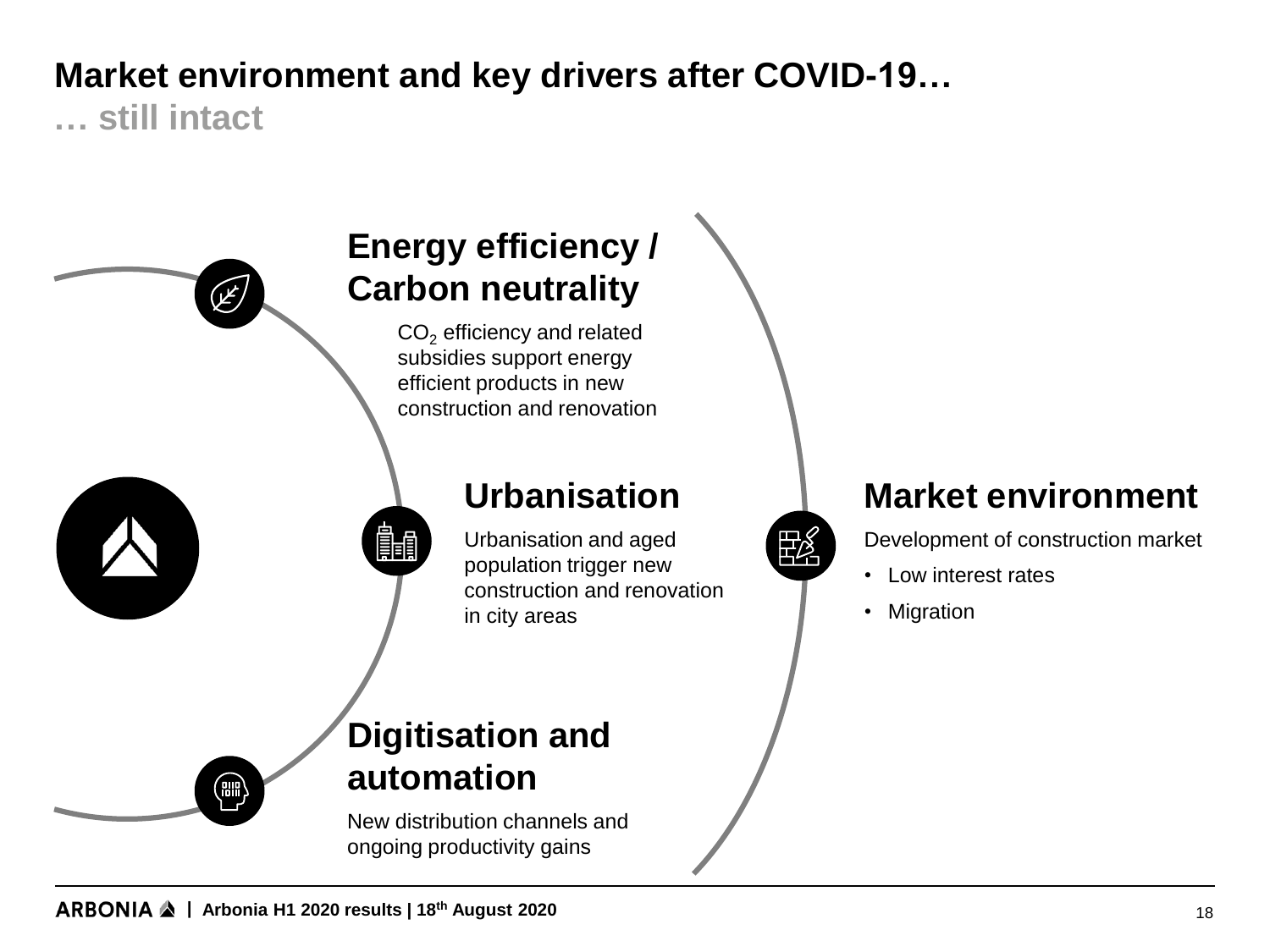## **Construction – Market segments and outlook**



**Arbonia generates most of its business in residential buildings**

|                                         |                                        | Segment ARBONIA & Sub-Segment   | <b>Renovation</b>                                                                                                                                                                  | <b>New construction</b>                                                                                                                                                                                          |  |  |
|-----------------------------------------|----------------------------------------|---------------------------------|------------------------------------------------------------------------------------------------------------------------------------------------------------------------------------|------------------------------------------------------------------------------------------------------------------------------------------------------------------------------------------------------------------|--|--|
| <b>Residential</b>                      | 70%                                    | Single-family<br>house          | Investments in renovation and<br>modernisation due to higher<br>focus on comfort within homes. $\sum$<br>Incentive programmes for the<br>modernisation of heating<br>systems       | Completion of started<br>construction sites. Future<br>investments depend on<br>migration, government stimulus<br>programmes, interest rates and<br>attractiveness of alternative<br>investments to real estate. |  |  |
|                                         |                                        | <b>Multi-family</b><br>houses   | Continued high demand for<br>modern living in urban areas<br>drives renovation of existing<br>building stock. Incentives<br>programmes for the<br>modernisation of heating systems | Continued strategic<br>investments by major real<br>estate companies such as<br>Vonovia, Deutsche Wohnen<br>and LEG Immobilien,<br>especially in urban areas                                                     |  |  |
| Non-<br><b>Residential</b>              |                                        | Health &<br>G į<br>education    | Expansion and modernisation of health infrastructure, education<br>and public buildings                                                                                            |                                                                                                                                                                                                                  |  |  |
|                                         | 30%                                    | Industrial &<br>的<br>commercial | Higher degree of uncertainty and expected sales decline &<br>profitability deterioration lead to review of investments                                                             |                                                                                                                                                                                                                  |  |  |
|                                         |                                        | 開<br><b>Hotels</b>              | Capacity expansion not likely due to reduced business trips and<br>limited tourism                                                                                                 |                                                                                                                                                                                                                  |  |  |
|                                         |                                        | Retail &<br>office              | Weakened demand for office and retail spaces due to increased<br>e-commerce and home office / smart working                                                                        |                                                                                                                                                                                                                  |  |  |
| Expected positive outlook until 2020/21 |                                        | <b>ARBONIA</b>                  | 60%                                                                                                                                                                                | 40%                                                                                                                                                                                                              |  |  |
| Expected negative outlook until 2020/21 | Expected neutral outlook until 2020/21 |                                 | 1 Approximation of Arbonia's revenue split                                                                                                                                         | Source: B+L Marktdaten GmbH, 89th Euroconstruct Report                                                                                                                                                           |  |  |

#### **| Arbonia H1 2020 results | 18th August 2020** 19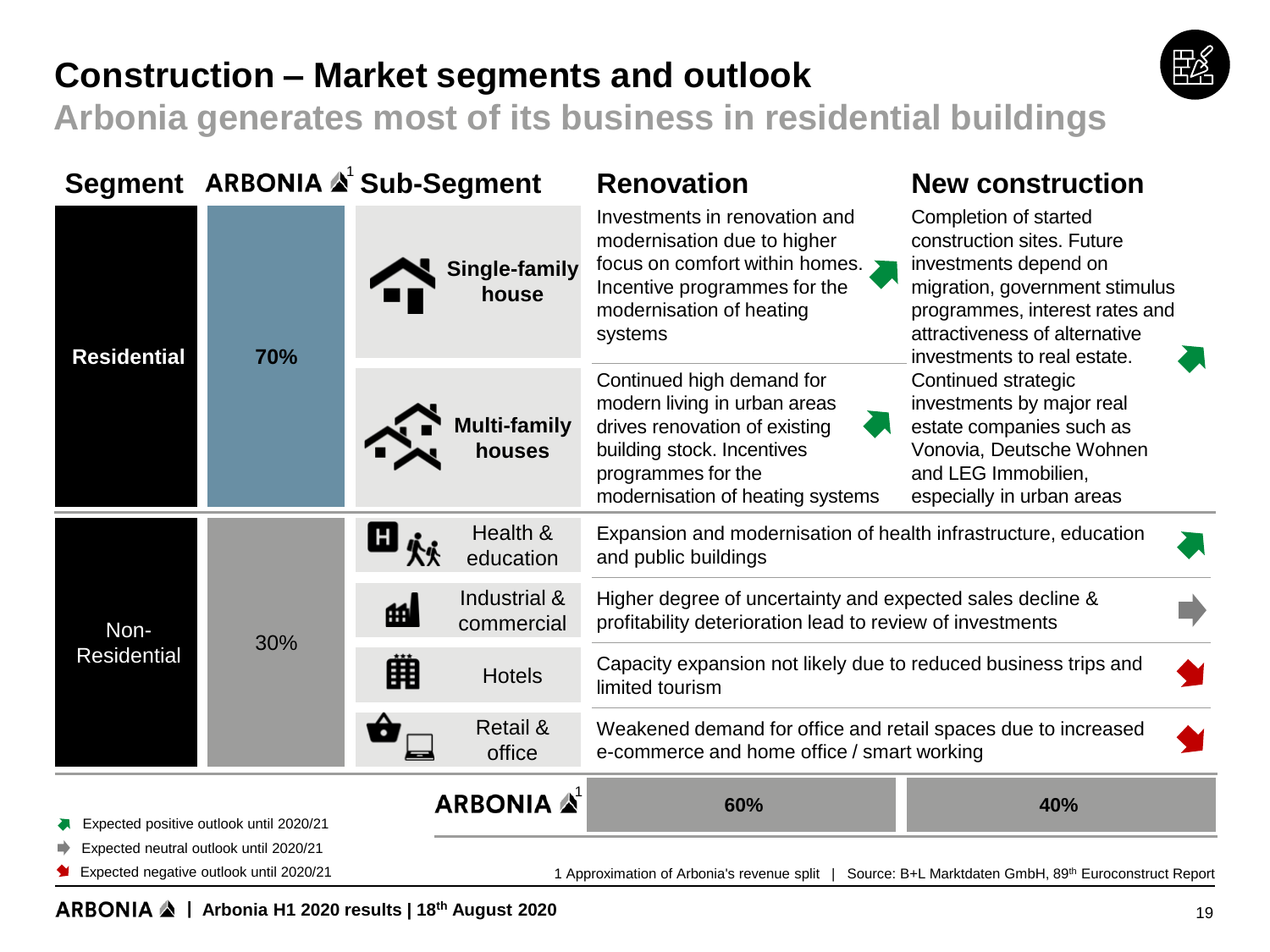## **Key drivers Post COVID-19 perspective**



## **Energy efficiency / Carbon neutrality**

 $CO<sub>2</sub>$  efficiency and related subsidies support energy efficient products in new construction and renovation

#### **Urbanisation**

Urbanisation and aged population trigger new construction and renovation in city areas

#### **Post COVID-19 perspective**

- **Stimulus packages** will be combined with  $CO<sub>2</sub>$  saving initiatives
- **Environmental awareness** is gaining importance in society
- **Higher appreciation for own home**, but fear of job loss
- **Recession and the search for jobs**  pushes people towards urban centres
- **New awareness** and **regulations** for **hygiene** and social contact
- **Ongoing migration** into economically stable countries

#### **Digitisation and automation**

New distribution channels and ongoing productivity gains



- **Digitisation and automation** will be central competitive advantages that can only be afforded by market leaders
- **Online channels** gain importance
- **Automation** as a main driver to reduce fixed cost

**Key drivers of Arbonia's business model are likely to be positively impacted by the new "normal" and supported by continuously low interest rates**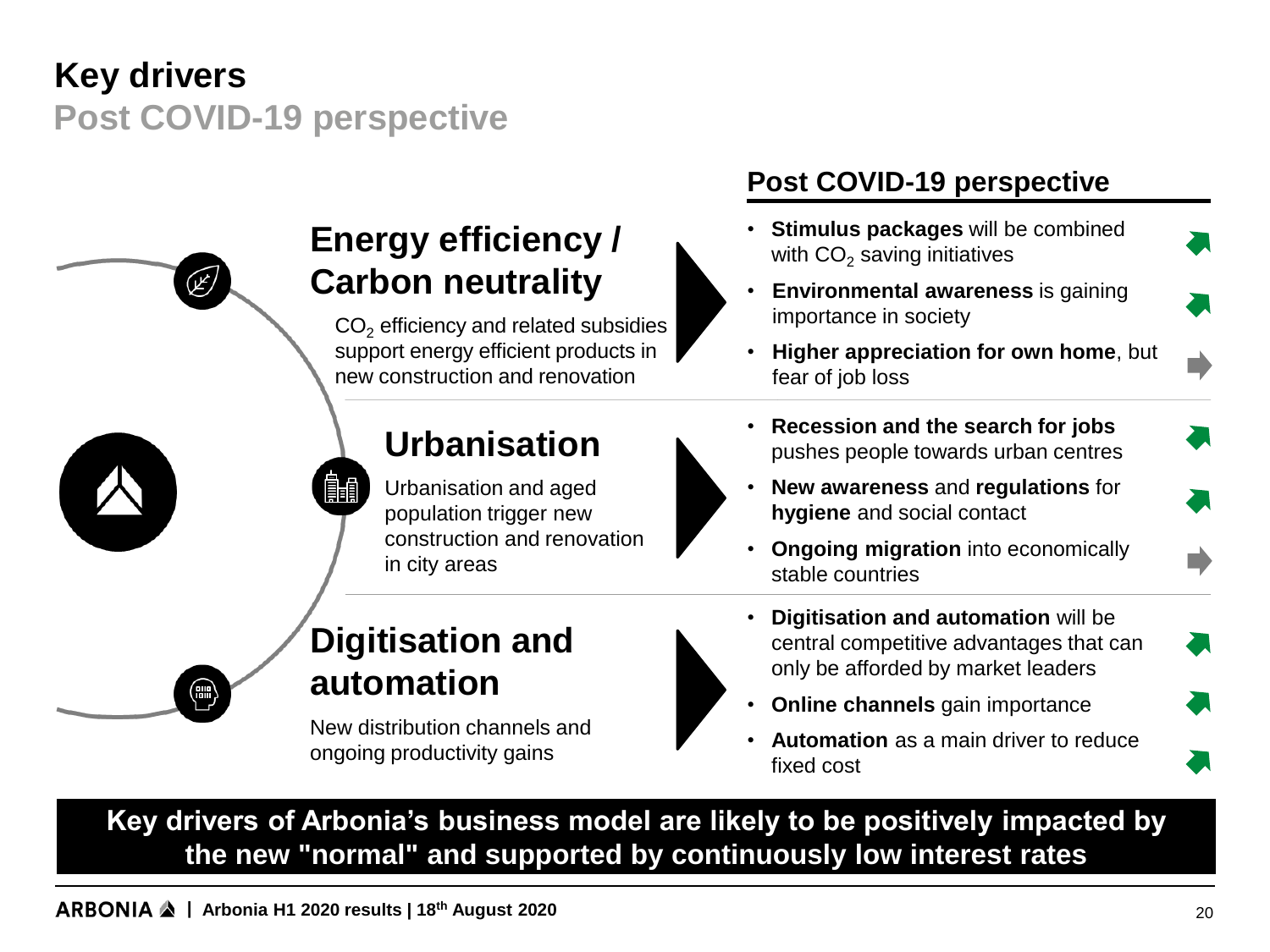## **Key drivers Inside Arbonia**



## **Energy efficiency / Carbon neutrality**

 $CO<sub>2</sub>$  efficiency and related subsidies support energy efficient products in new construction and renovation

#### **Urbanisation**

Urbanisation and aged population trigger new construction and renovation in city areas

#### **How Arbonia's products respond to the key drivers**

- HVAC system concept
- Minergie (CH) & passive house (EU)
- Triple glazed window systems
- "Crystall" filter technology
- Air conditioning & air handling units
- Individual components, e.g. panel radiators (renovation)
- Soundproofed windows and doors
- Fitted showers for micro apartments



#### **Digitisation and automation**

嗣

New distribution channels and ongoing productivity gains

- Highly automated production sites (e.g. frame factory at Prüm)
- Window configurator for the Polish market
- KIWI SmartDoors
- Launch of leading dealer software for Doors Division

**By responding to the key drivers in the building industry, Arbonia stays competitive in the market and will increases profitability in the mid-term**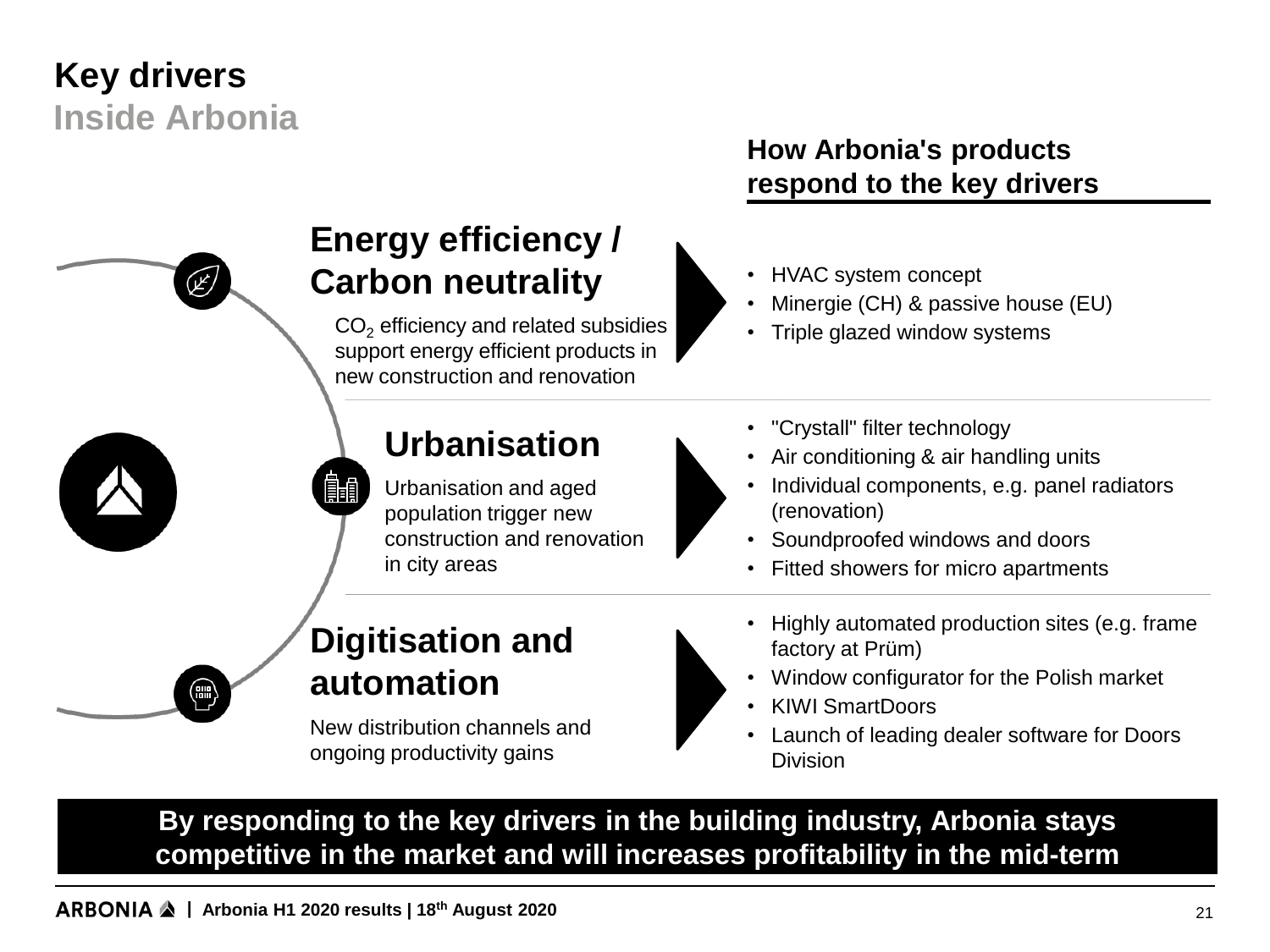## **Highlights**





The **patented "Crystall" electronic filters** (or active electrostatic plate filters) are the easy-to-implement response for new and existing devices to the risk associated with the spread of both **microbial pathogens (e.g. viruses**) and **chemicals** in the environment

#### **HVAC system concept "Crystall" filter technology**



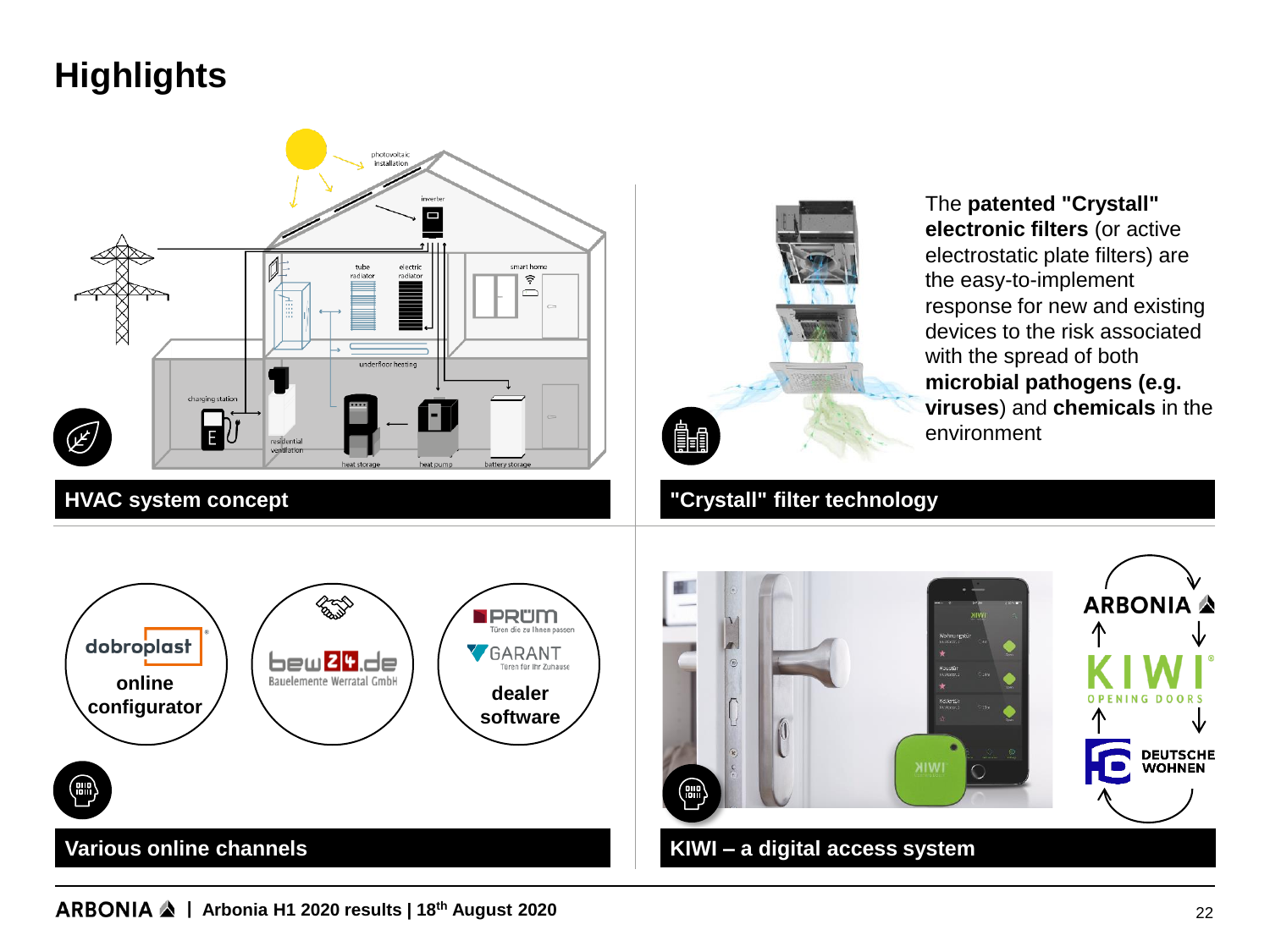#### **Agenda**

- **1. Key metrics and Arbonia's position**
- **2. Group results H1 2020**
- **3. Key drivers post COVID-19 – the new "normal"**

## **4. Guidance & Outlook 4. Guidance & Outlook**

## **Questions**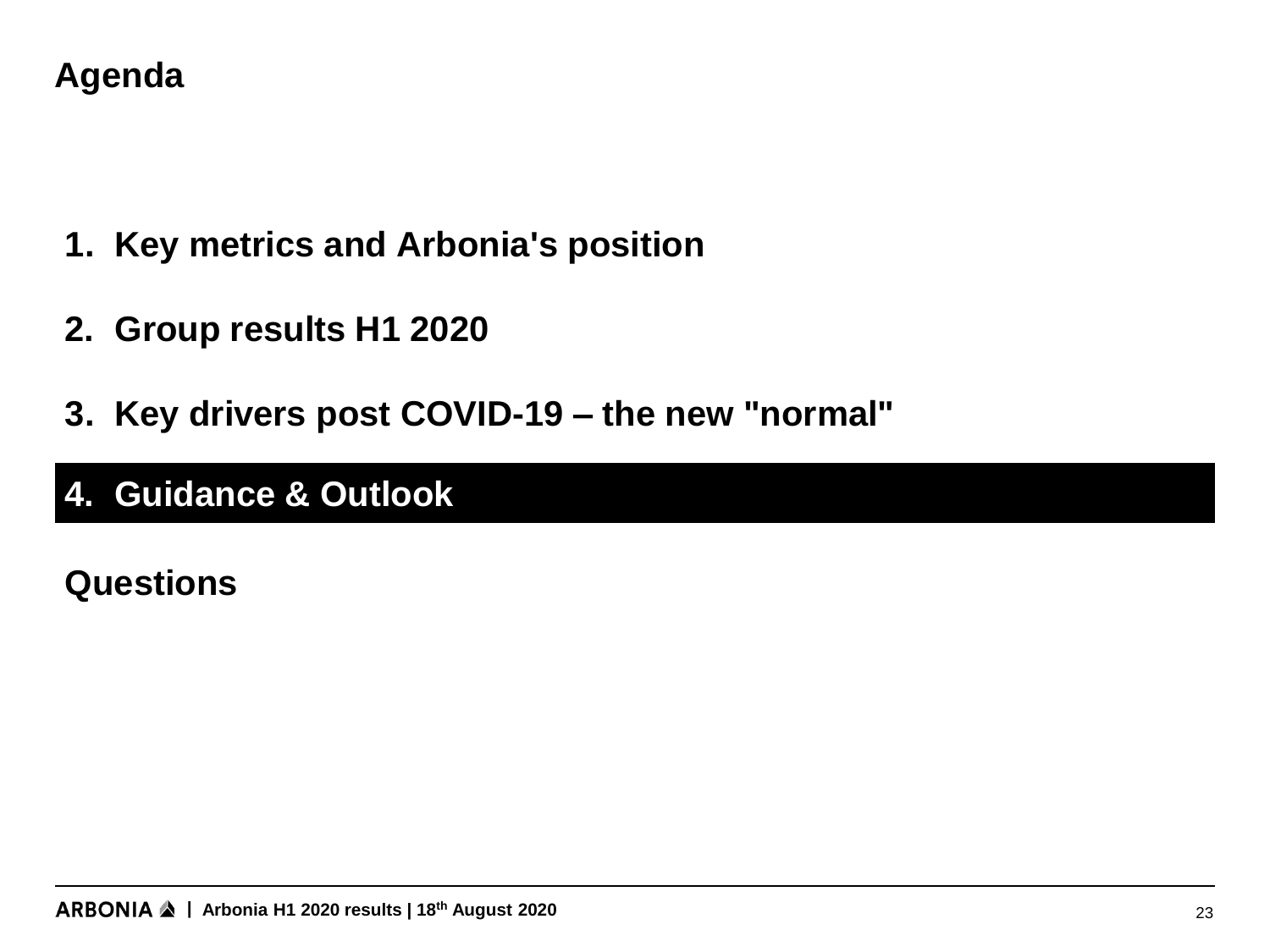## **New guidance 2020**<sup>1</sup> **Focus on profitability and cash flow generation**

#### **New guidance 2020 (post COVID-19)**



1 Assuming there are no further significant restrictions due to COVID-19 in the target markets of Arbonia and no subsequent negative FX rate impact

2 EBITDA without one-time effects

3 Before M&A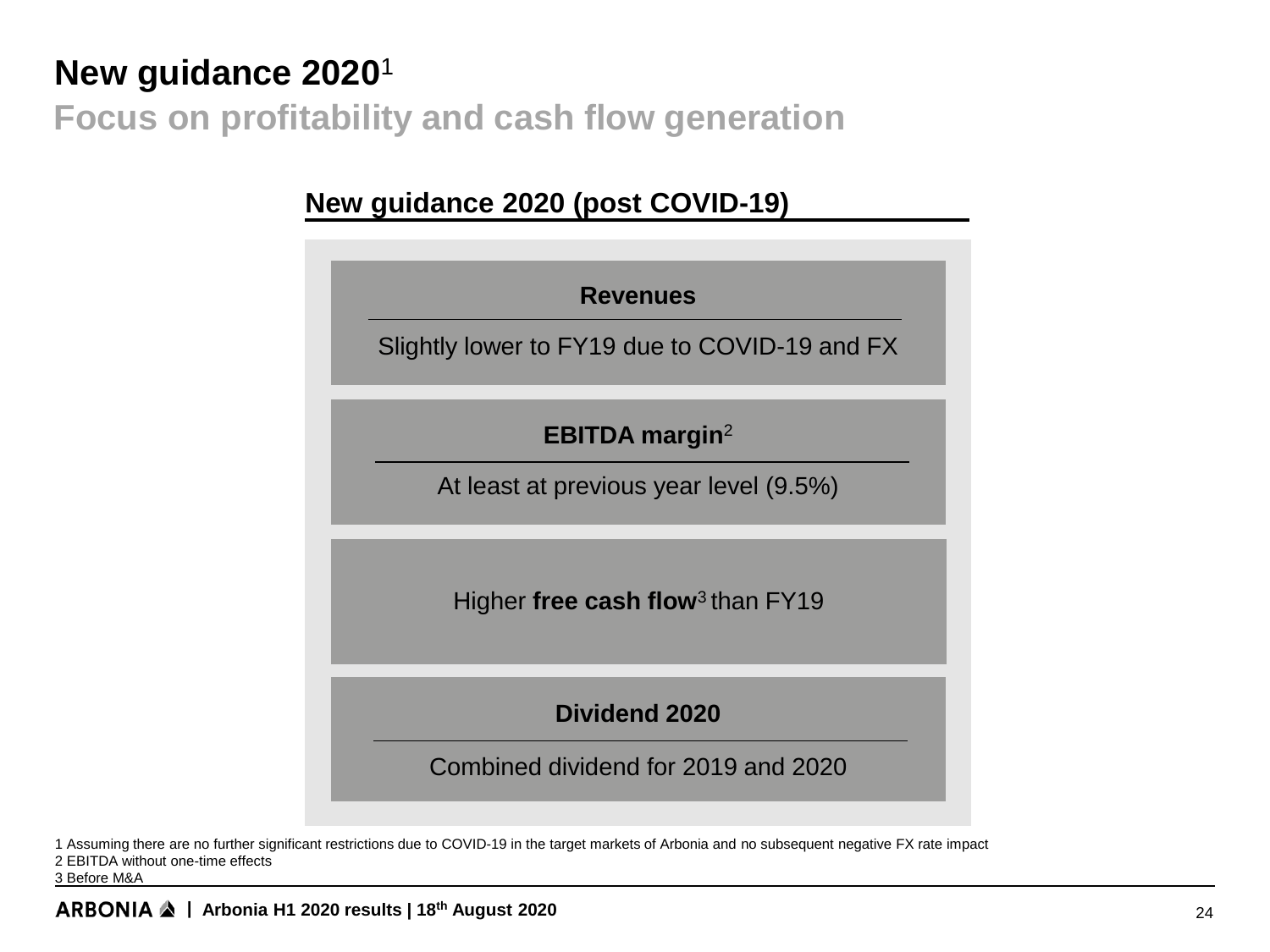#### **Agenda**

- **1. Key metrics and Arbonia's position**
- **2. Group results H1 2020**
- **3. Key drivers post COVID-19 – the new "normal"**
- **4. Guidance & Outlook**

## **Questions Questions**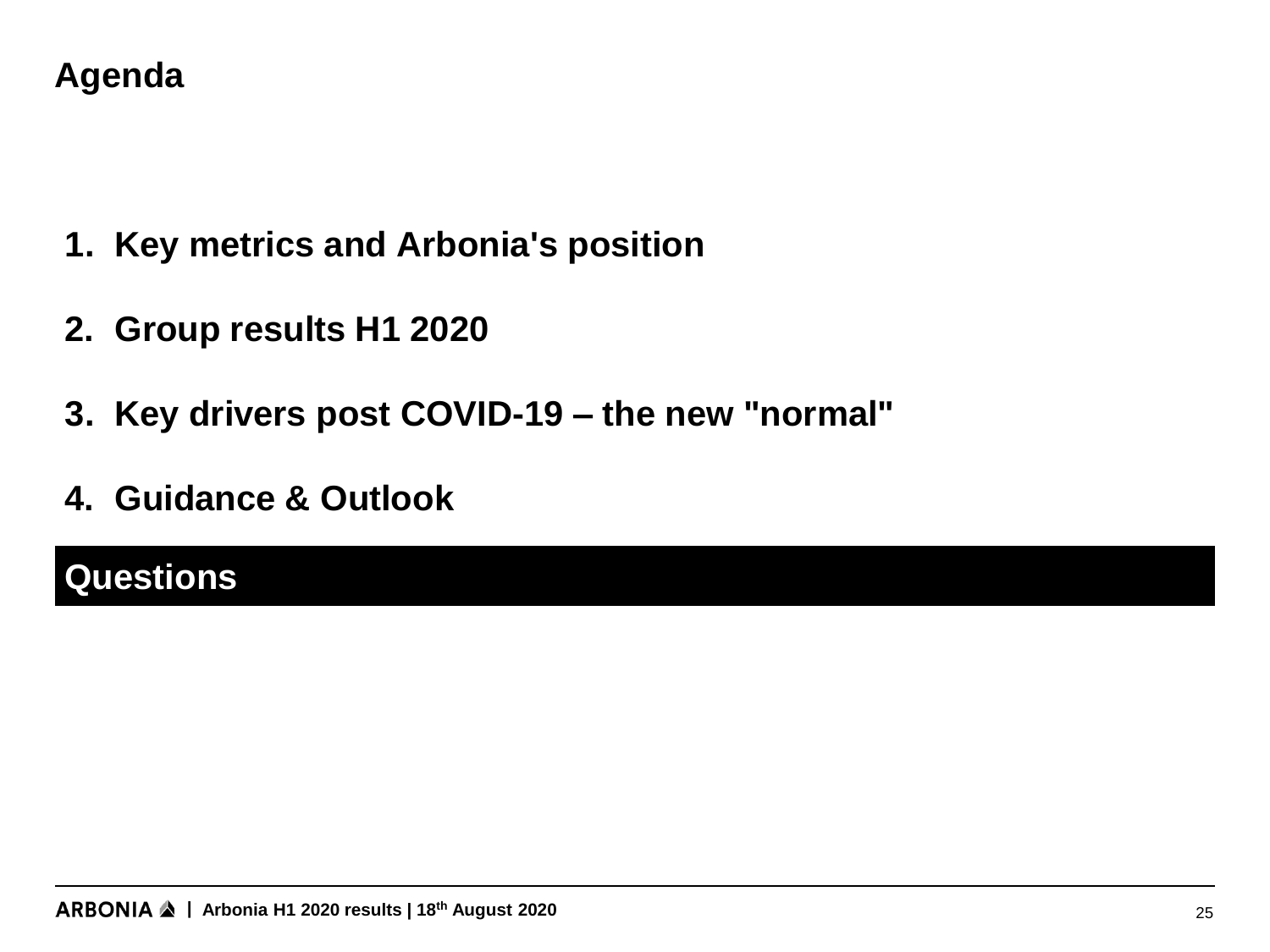#### **Disclaimer**

Arbonia AG is making great efforts to include accurate and up-to-date information in this document, however we make no representations or warranties, expressed or implied, as to the accuracy or completeness of the information provided in this document and we disclaim any liability whatsoever for the use of it.

The information provided in this document is not intended nor may be construed as an offer or solicitation for the purchase or disposal, trading or any transaction in any Arbonia AG securities. Investors must not rely on this information for investment decisions.

This presentation may contain certain forward-looking statements relating to the Group's future business, development and economic performance. Such statements may be subject to a number of risks, uncertainties and other important factors, such as but not limited to (1) competitive pressures; (2) legislative and regulatory developments; (3) global, macroeconomic and political trends; (4) fluctuations in currency exchange rates and general financial market conditions; (5) delay or inability in obtaining approvals from authorities; (6) technical developments; (7) litigation; (8) adverse publicity and news coverage, which could cause actual development and results to differ materially from the statements made in this presentation.

The Arbonia AG assumes no obligation to update or alter forward-looking statements whether as a result of new information, future events or otherwise.